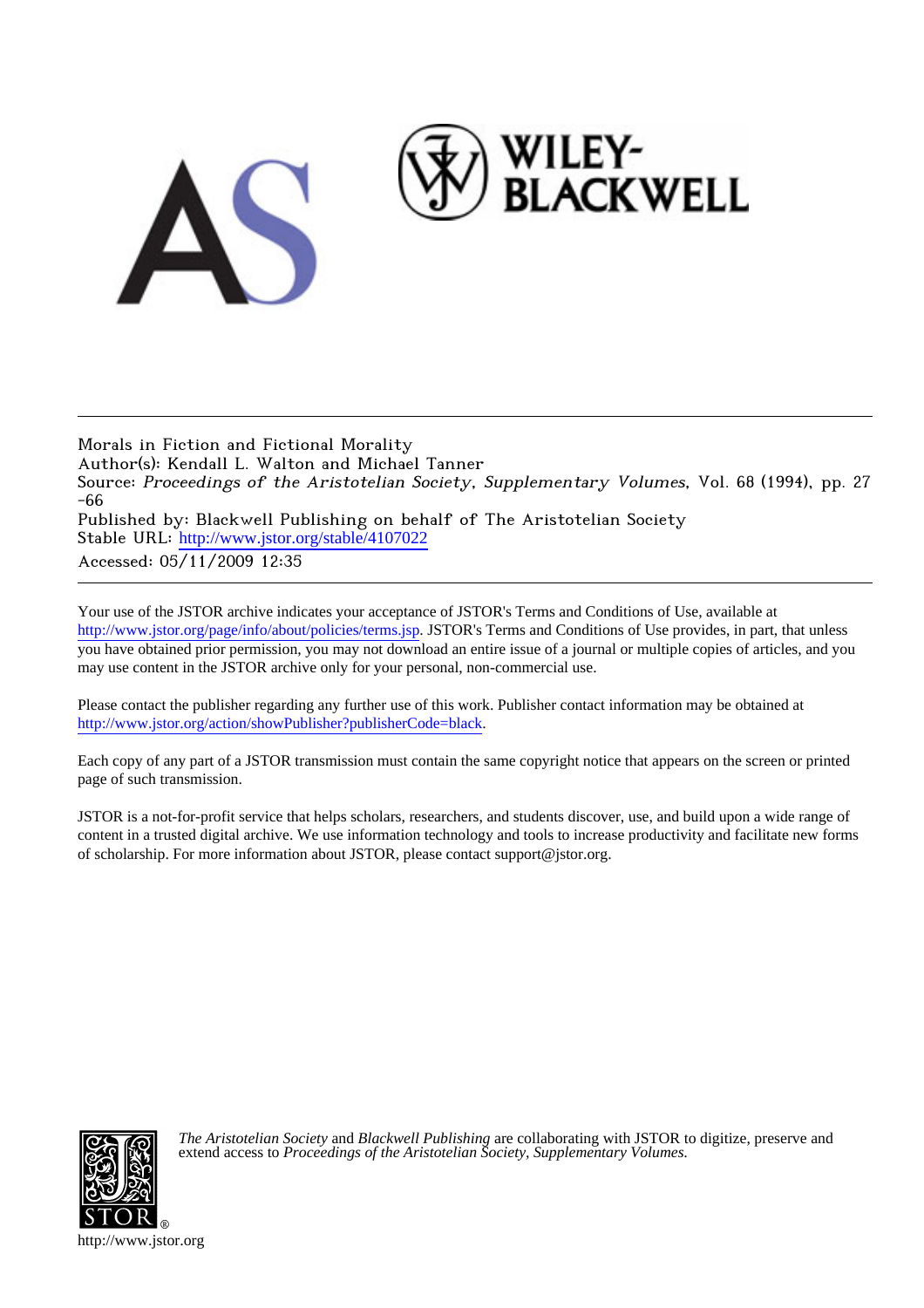# **MORALS IN FICTION AND FICTIONAL MORALITY**

## **Kendall L. Walton and Michael Tanner**

## **I-Kendall L. Walton**

## **I**

Works of art from previous ages or from other cultures may contain or embody ideas that we find strange or disagree **with. We take some differences in stride, but sometimes we object -the content we disagree with ruins our pleasure and we take it to be grounds for judging the work negatively. In the final five paragraphs of 'Of the Standard of Taste',1 David Hume attempts to locate this difference. We are not or shouldn't be bothered by representations of out of date fashions, he says. 'Where any innocent peculiarities of manners are represented'-like princesses carrying water from the spring, or ruffs and fardingales in pictures of our ancestors-'they ought certainly to be admitted; and a man who is shocked with them, gives an evident proof of false delicacy and refinement.' We are happy to overlook what we take to be factual mistakes. 'Speculative errors... found in the polite writings of any age or country... detract but little from the value of those compositions.' But moral differences are quite another matter, according to Hume. We do not, and should not, tolerate in a work 'ideas of morality and decency' that we find repugnant. Although 'I may excuse the poet, on account of the manners of his age, I never can relish the composition.' Morally reprehensible ideas constitute deformities in the work.** 

Hume has a point here—actually more than one. That's the **trouble. Our first task will be to disentangle them. I will begin with the simpler and more obvious strands and work toward the messier** 

**<sup>1</sup> David Hume, 'Of the Standard of Taste', in Essays Moral, Political and Literary (Indianapolis: Liberty Classics, 1987), pp.245-49.**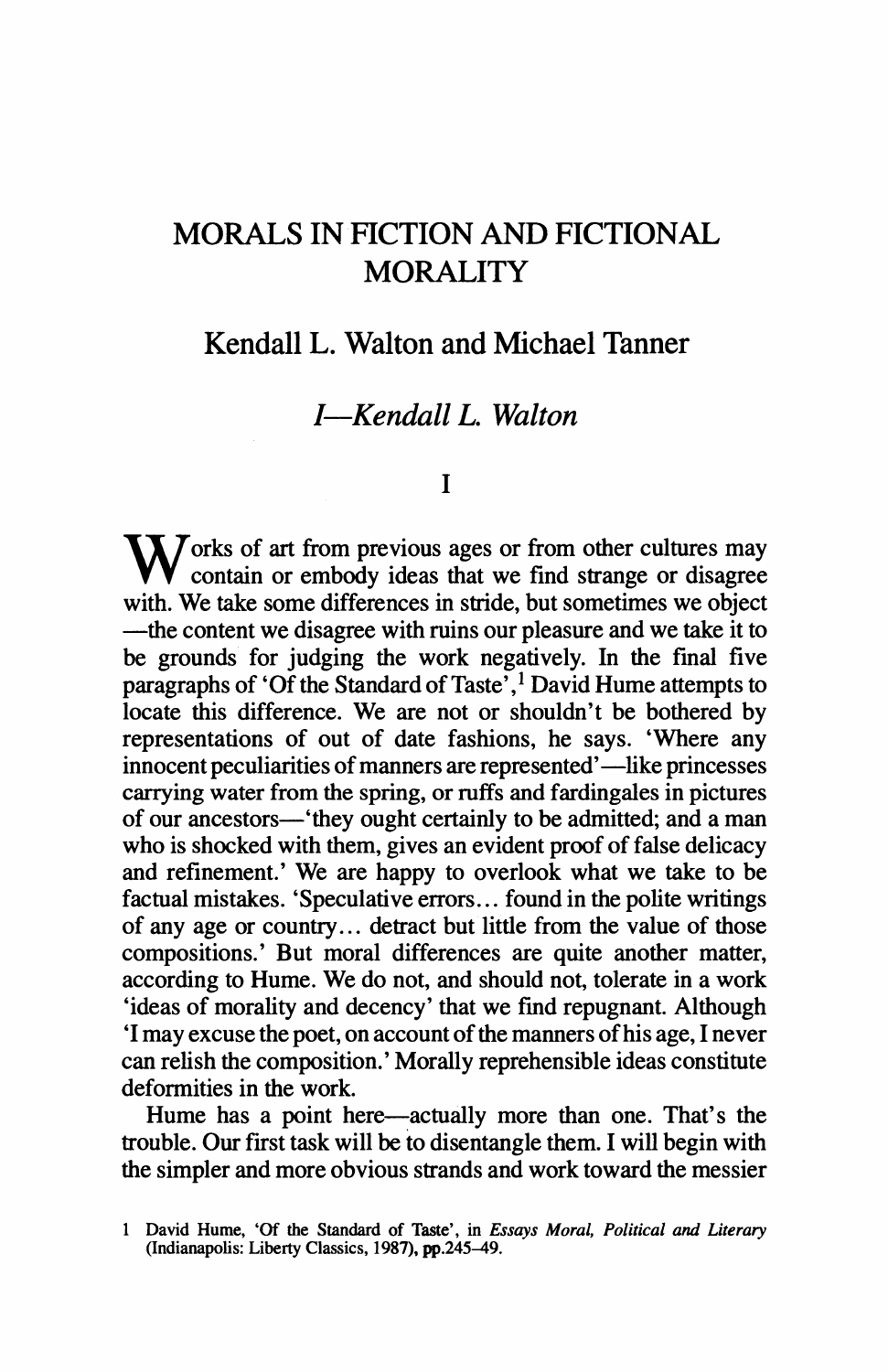**and more interesting ones. Some of the strands have clear affinities with the objections to painting and poetry that Plato expressed in the Republic, and have been much discussed since then; others are quite different from these. Questions will arise, as we sort things out, about what exactly Hume had in mind. Often there will be no clear answer. But there is a varied landscape richly deserving of exploration, in the general direction in which he gestured.** 

#### **II**

**If someone advocates a moral position we find reprehensible or tries to get us to feel or to act in a way that violates our moral convictions, naturally we object. We refuse to think or feel or act in the way we are asked to, and we are likely to respond to the assertion or request or demand with disgust. The assertion or request or demand may come in an ordinary statement or a lecture or sermon or newspaper editorial. But people also make reprehensible claims or demands by writing poems, by telling stories, by creating fictions.2 Hume says that 'where vicious manners are described, without being marked with the proper characters of blame and disapprobation; this must be allowed to disfigure the poem, and to be a real deformity.' His thought is probably that such a work in effect condones the vicious manners, that it condones behaving viciously in real life. If a story has as its moral or message the idea that the practice of genocide or slavery is morally acceptable, or that it is evil to associate with people of other races, of course we object, just as we would to a newspaper editorial that advocates genocide or slavery or condemns interracial friendships. Works of either kind will arouse disgust, and we will judge them negatively.** 

**What kind of defect in the work is this? A moral one, obviously. But not, some would say, an aesthetic one. Hume doesn't speak specifically of 'aesthetic' value. But he appears to have in mind values that are not themselves narrowly speaking moral, which the presence of morally repugnant ideas in a work may undermine.** 

**<sup>2</sup> Hume mentions poetry specifically in these paragraphs, but his essay concerns works of other sorts as well, especially other works of literary fiction.**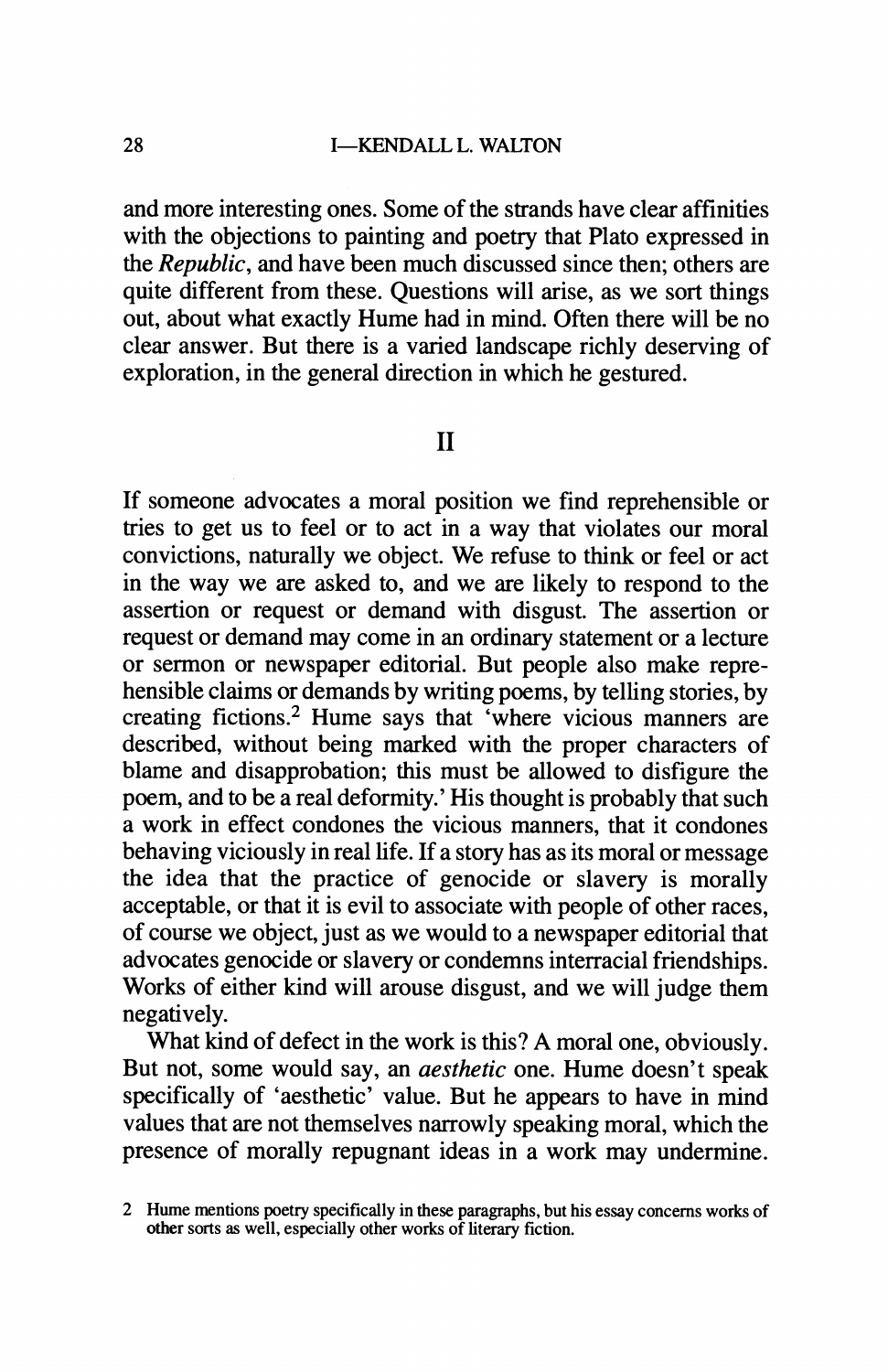**Morally repugnant ideas may so distract or upset us that we are unable to appreciate whatever aesthetic value the work possesses. Disgust with the celebration of the Nazi Party and its values in Leni Riefenstahl's Triumph of the Will may prevent us from appreciating or even noticing the film's cinematic 'beauty'. But maybe the beauty is there nonetheless; maybe the work's moral failings merely interfere with the enjoyment of its beauty. (They might outweigh its aesthetic value, if the two kinds of value are commensurable.) If so, we should consider it unfortunate that we are psychologically unable to bracket our moral concerns in order to appreciate the work aesthetically. Given that the work exists and has the moral deformities and aesthetic merits that it has, it is too bad that awareness of the former interferes with enjoyment of the latter.** 

**In many instances we do not take this attitude, however. Rather than regretting our inability to appreciate the work aesthetically, we may feel that we don't want to; we may be unwilling even to try to look beyond our moral concerns in order to enjoy the work's beauty, as though the beauty itself is tainted. Perhaps our thought, sometimes, is that we don't want to profit (aesthetically) from moral depravity. (The realization that the pyramids were built by slave labour might ruin one's enjoyment of them.) This thought will make more or less sense depending on the extent to which we think the depravity contributes to our potential aesthetic enjoyment. If a work's 'beauty' lies in the elegant manner in which it expresses certain thoughts, the thoughts provide the opportunity for the elegance, and to enjoy the beauty will be to profit from the expression of the thoughts.3 But the cinematic or formal 'beauty' of the shots of Hitler's airplane flying through the clouds, in Triumph of the Will, may be entirely independent of the film's moral depravity. They would be no less beautiful if they were embedded in an unobjectionable context, and a viewer who is somehow unaware of the film's message would have no difficulty appreciating them aesthetically.** 

**In either case, the way still seems open to regard the work as possessing aesthetic value. But that is something we seem** 

**<sup>3</sup> See my 'How Marvelous!: Toward a Theory of Aesthetic Value,' The Journal of Aesthetics and Art Criticism, special issue on 'Philosophy and the Histories of the Arts', Vol. LI, No. 3, 1993.**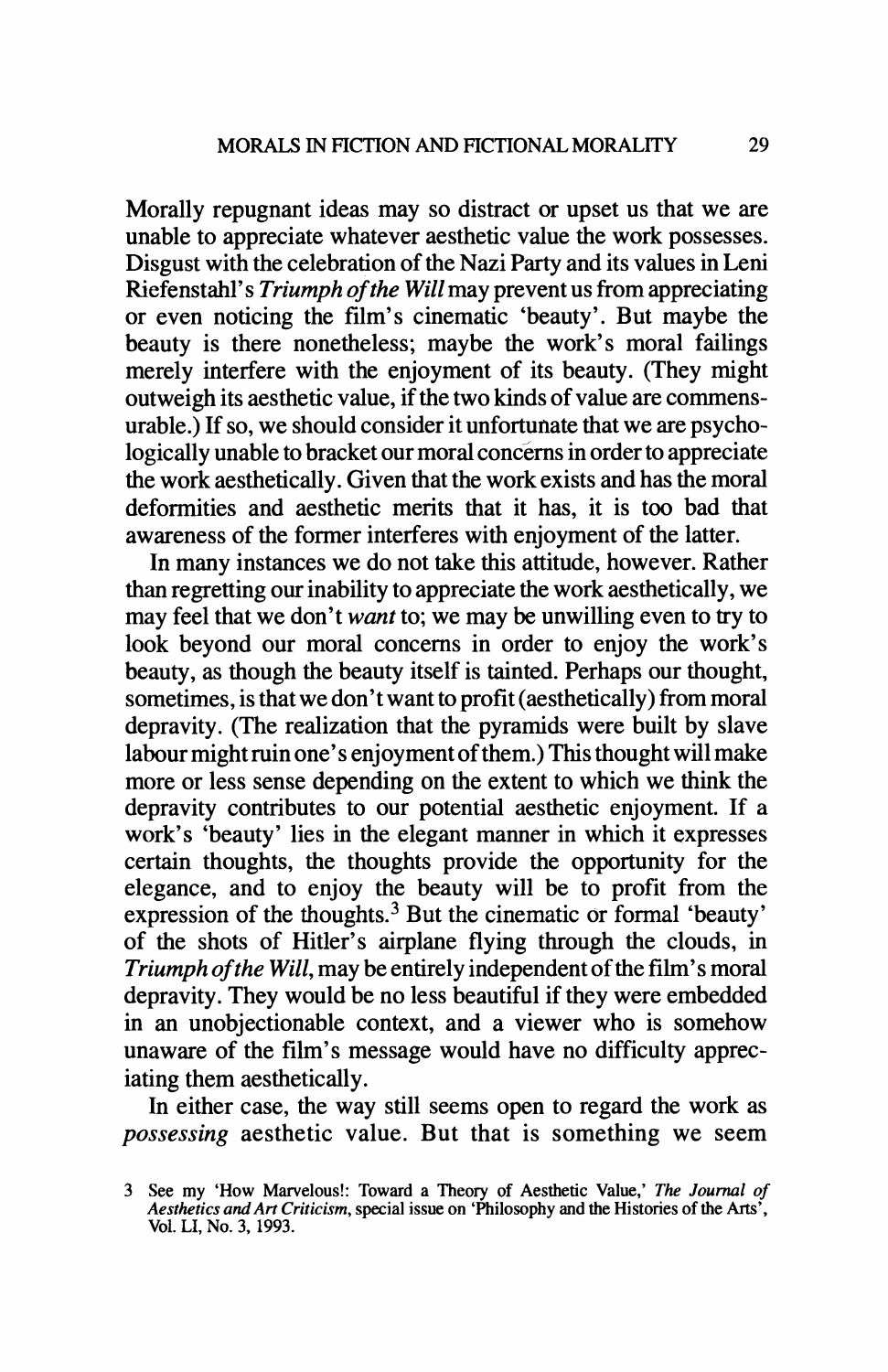**sometimes to deny, precisely because of moral failings. Compare a racist joke or a political cartoon that makes a point we find offensive. We may declare pointedly that it is not funny-precisely because its message is offensive. To laugh at it, we may feel, would amount to endorsing its message, so we refuse to laugh. Even judging it to be funny may feel like expressing agreement. Perhaps it isn't just that our disgust with the message of Triumph of the Will interferes with our ability to appreciate it aesthetically. To allow ourselves to enjoy even its cinematic or formal 'beauty' may be to endorse or concur with its praise of Hitler and the Nazis, in this sense to 'enter into' the sentiments Riefenstahl is expressing. We might express our unwillingness to do this by declaring that the film is not beautiful.** 

**We must not simply assume that this declaration is to be taken literally (although I doubt that much is to be gained by deciding this question). One could hold that the film is beautiful and the cartoon funny, but that admitting this, as well as allowing ourselves to enjoy the beauty or the humour, amounts to subscribing to the work's evil message-so we don't admit it. Even so, there is a closer connection between moral and aesthetic value than some would allow. No amount of squinting or compartmentalizing could make appreciation of the aesthetic value morally acceptable. If the work's obnoxious message does not destroy its aesthetic value, it nevertheless renders it morally inaccessible. That must count as an aesthetic as well as a moral defect.** 

**What about the contrast that Hume insisted on between ideas concerning morality and ideas of other kinds, in works of art? Maybe works serve less frequently as vehicles for assertions about 'factual' matters than moral ones. To describe 'vicious manners' in a story without 'marking them with the proper characters of blame and disapprobation' is not always to condone them, of course, but in stories of some kinds it is likely to be. Stories about fairy godmothers or time travel, however, rarely have as their messages the claim that there actually are fairy godmothers or that time travel is a real possibility, even if the story does not mark such ideas as not to be believed. Perhaps readers are more in the habit of looking for moral messages than for nonmoral ones in literature.** 

**But fictions do sometimes serve to assert or convey information about nonmoral matters. An historical novel may be expected to get**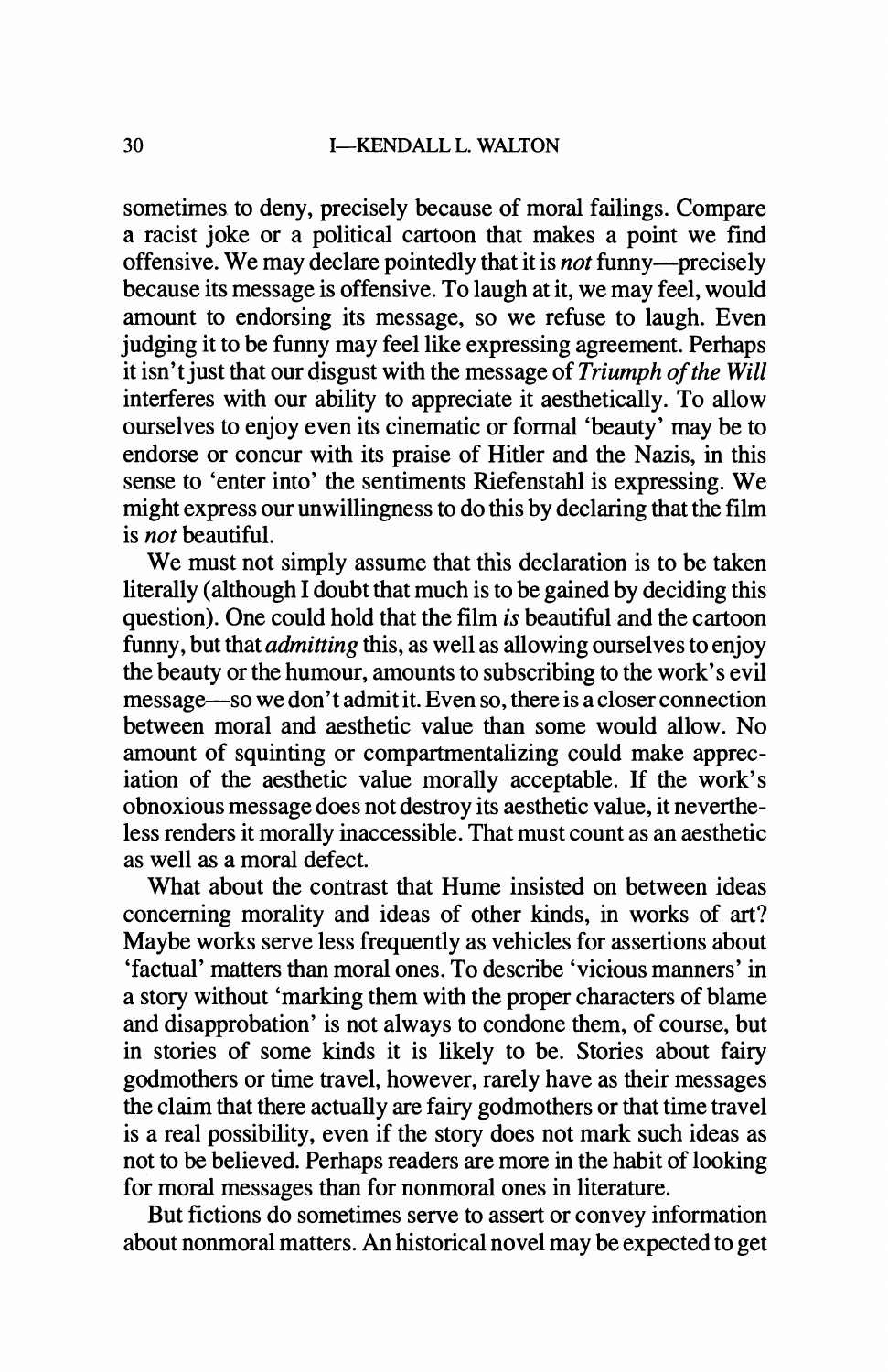**the historical events right, at least in broad outline, and it may have as one of its objectives informing readers about them. If it gets things wrong we may complain. And we will not necessarily object less strenuously than we would to a work we take to be advocating a moral attitude we disagree with. The assertion of 'factual' falsehoods is sometimes a serious matter (sometimes for moral reasons, sometimes for reasons that are not clearly moral). And we won't mind winking at what we take to be a relatively trivial moral claim with which we disagree.** 

**The assertion of 'factual' falsehoods in a story, when it matters, may distract us from appreciating the work aesthetically. I am less confident that appreciating the work aesthetically or judging it to be aesthetically good will often be felt as endorsing whatever factual claims we take it to be making.** 

#### **III**

**Not all works have messages or morals (even on rather generous construals of these notions). Many contain or embody or express, in one way or another, ideas we may find morally repugnant, but without going so far as asserting or advocating them. The response some works call for is more one of imagining than one of acceptance or belief. A story might encourage or induce appreciators to imagine taking up a certain moral perspective or subscribing to certain moral principles without recommending that they actually do so. One obvious way to induce such imaginings is by portraying sympathetically and with understanding a character who accepts the perspective or principles in question. The story might at the same time encourage readers to disagree with the character; the author may make it clear in her story that she rejects the moral views her character subscribes to.** 

**If we find the perspective presented in a story offensive enough, we may object even to imagining taking it up. We might refuse to empathize with a character who accepts it, to put ourselves imaginatively in her shoes. We usually don't flinch at imagining accepting as true nonmoral propositions that we firmly believe to be false: the proposition that there is a ring that makes its wearer invisible, or that a village in Scotland appears and disappears every hundred years. But the difference is not as large as it appears to be.**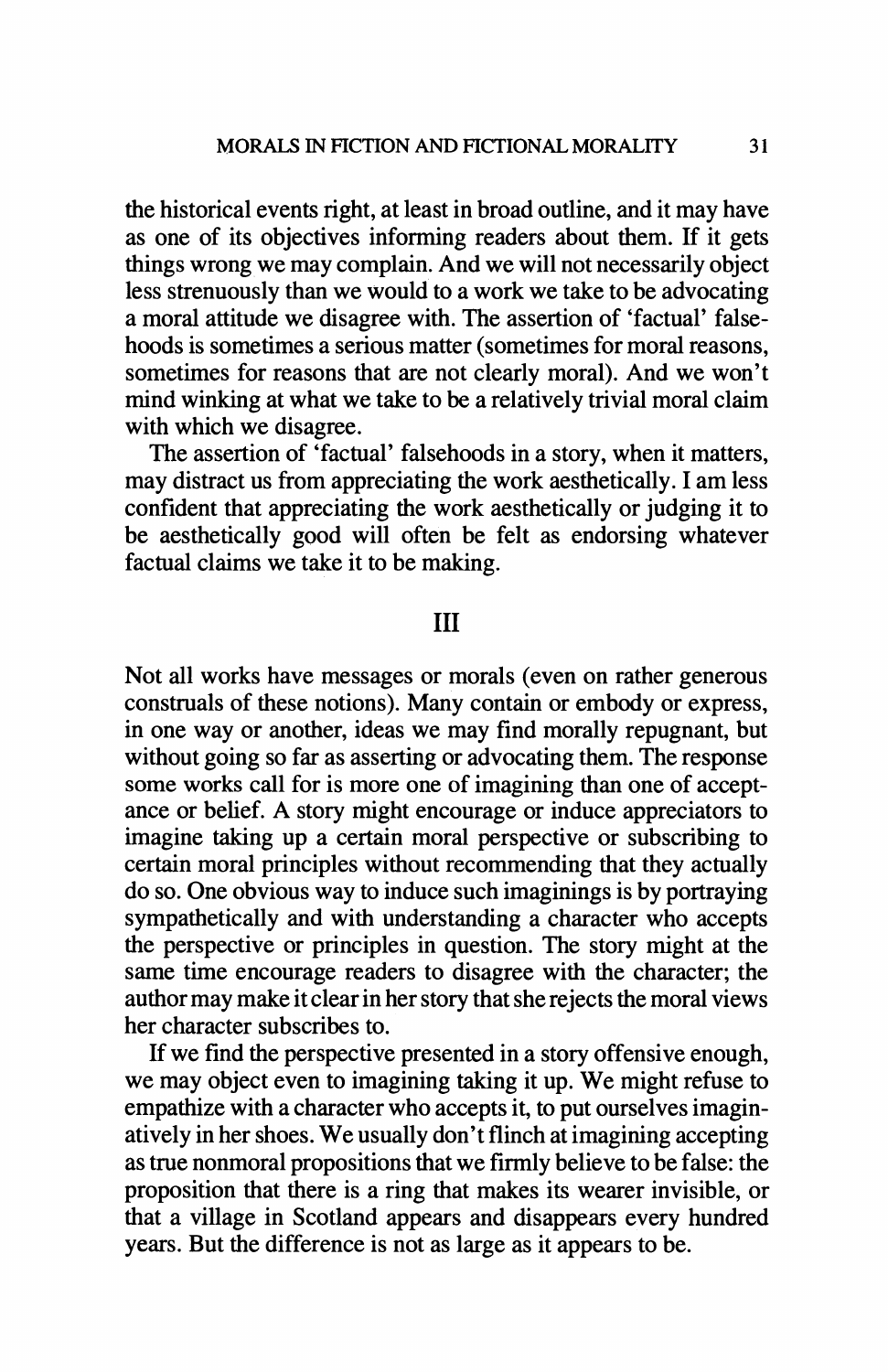**Why should we resist merely imagining subscribing to a moral perspective we consider offensive? One familiar explanation is that such imaginings may, subtly or otherwise, tend to encourage one actually to subscribe to it. I am sure there is some truth to this. Suppose I am taken to a cricket match. Finding the event disappointing as ballet, I think I would enjoy it more if I rooted for one team or the other. But I have no reason to prefer either team. Still I want to have a desire about the outcome. So I pick one of the teams arbitrarily, by flipping a coin, and then set out to imagine wanting it to win-pretending to myself that it matters. At first this isn't very satisfying and it doesn't help much to make the match exciting. My imaginings are too deliberate and artificial, and I am too vividly aware that I have no real reason for my imagined preference and that only a coin toss sent me in one direction rather than the other. But I follow the same team throughout the season, and my imaginings become less deliberate and seem more natural. Eventually, I find myself actually wanting my chosen team to win, and rather unaware of the fact that I have no good reason for wanting it to (although I may admit this if asked).4** 

**If in an ordinary case like this, imagined experiences of believing, desiring, and feeling can, over time, lead to the real thing, one should expect that, whatever combination of beliefs, desires, and feelings, or dispositions thereto, constitute accepting certain moral principles or a certain moral perspective, imagining accepting them can have some tendency to induce one actually to do so. So if a story presents, even just for imaginative understanding, a moral perspective we consider repugnant, we may rightly be wary about entering into the imagining.** 

**We still do not have a very substantial difference between moral**  ideas in works of art that we disagree with and nonmoral ones. **however. Advertisers and political propagandists know that getting people to imagine believing a factual proposition can nudge them toward believing it. We won't resist much if the matter is of little importance to us. It won't hurt me much to believe falsely that Brand A paper towels are softer and more absorbent than Brand X (if they are in fact comparable in quality and price). But when it** 

**4 David Lewis suggested to me that he had an experience something like this.**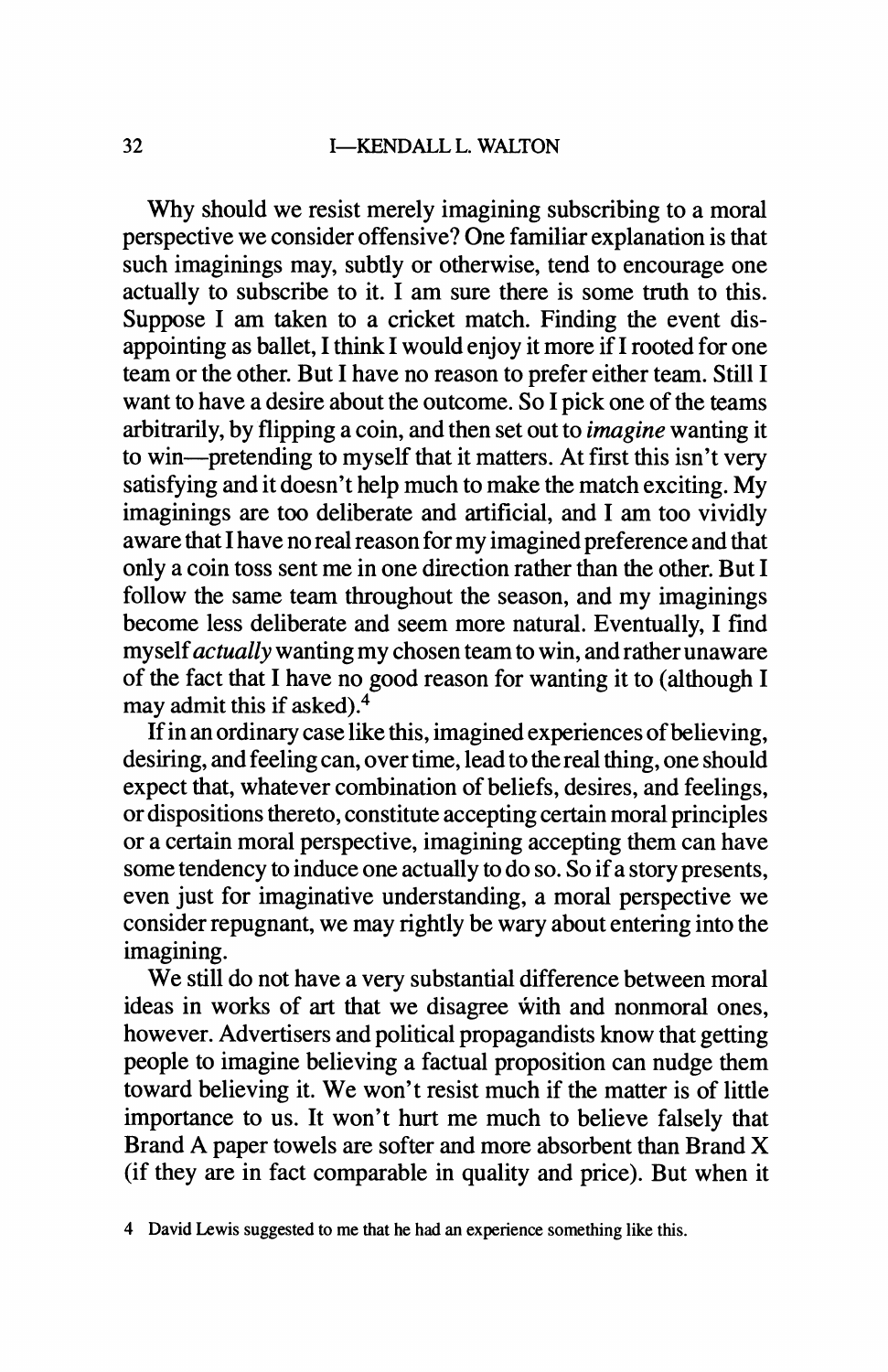**does matter I do resist. I may want not to imagine that people of one race are genetically less capable in a certain respect than people of another. And I may object to a novel in which it is fictional that this is so, one that asks readers to imagine this. My objection in this case is based on moral considerations, although the proposition I avoid imagining is not itself a moral one. In other cases my concern is prudential. I might avoid reading an historical novel I know to be inaccurate, while preparing for a history examination, for fear it might confuse my knowledge of the historical events.** 

#### **IV**

**Concern about being influenced to believe what we want not to believe does not explain very much of the resistance we feel to imagining contrary to our beliefs. Even when our convictions are so secure that there can be no real danger to them, we may strenuously resist imagining them to be mistaken. Hume seems to suggest that it is when we are sure of our moral convictions that we reject works containing contrary ideas.5 Imaginings can have undesirable and even dangerous effects which, although cognitive in character, are not happily characterized, in ordinary folk psychological terms, as inducing false beliefs. Here is a distinctly nonmoral example.** 

**I am lost in the woods and mistaken about which direction is which. A look at my compass sets me straight. But I am still turned around; it still seems to me that that direction is north, even though I know it is not. Let's say that I remain disoriented. In order to correct my orientation, to bring it into line with my knowledge and belief, I actively imagine north being the direction I know it to be, I picture to myself my house, New York, the Pacific Ocean where I know they are. Eventually my orientation, my 'picture' of my surroundings, turns around to match reality.** 

**Although one's orientation is distinct from one's beliefs and can vary independently of them, it has a lot to do with the organization, salience, and accessibility of what one believes. It is much easier** 

**<sup>5 &#</sup>x27;Where a man is confident of the rectitude of that moral standard, by which he judges, he is justly jealous of it, and will not pervert the sentiments of his heart for a moment, in complaisance to any writer whatsoever.' ('Of the Standard of Taste', op.cit., p.247.)**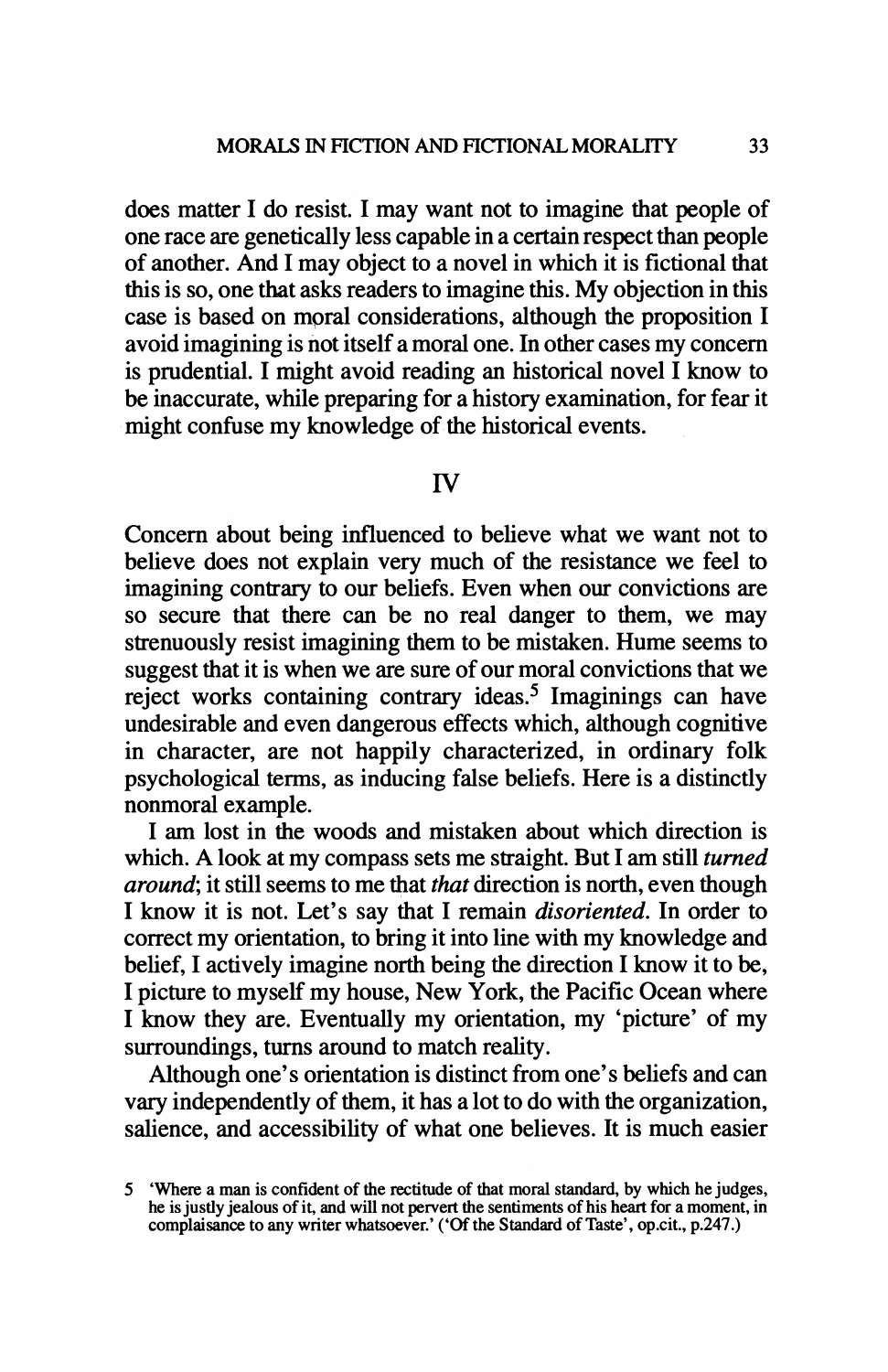**for me to figure out which road leads home when I am correctly oriented than when I am not, even while I am looking at my compass. And if I walk without thinking when I am disoriented, my feet may take me in the wrong direction. So it is important that my orientation, as well as my beliefs, be correct.** 

**Perhaps orientation is a matter of imagination, of possessing a certain imaginative picture or map of one's surroundings. In any case, explicit imaginings can affect one's orientation; it was by imagining things as they are that I corrected my orientation. Imagining what I know to be false can have the opposite effect. I may avoid imagining north to be where I think east is for fear doing so might disorient me, even if there is no danger to my knowledge of which direction is which.** 

**We may have similar reasons to resist imagining accepting moral principles or perspectives which we consider mistaken or wrong. Even if we are entirely confident in our judgment and see no real possibility that any imagining will change our minds, we want our instincts to be in line with our convictions. That makes it easier to decide what actions accord with our convictions, and more likely that, when we act without thinking, we will do what we believe to be right. Adopting even in imagination a moral view that I reject in reality, allowing myself to think and feel in imagination as though my convictions were different from what they actually are, might change my moral orientation; it might in this sense 'pervert the sentiments of my heart', even if it doesn't change my convictions. The more confident I am of my convictions, the more strenuously I will resist anything that might pry my moral orientation away from them.** 

**Works of art may evoke imaginings which can affect one's orientation. If they threaten to induce an orientation that conflicts with what we believe concerning some matter we take to be important, we object. (We sometimes object to metaphors for similar reasons.6)** 

<sup>6</sup> For an account of what a perspective induced by a metaphor might consist in, see my 'Metaphor and Prop Oriented Make-Believe', *The European Journal of Philosophy*, Vol. I, No. 1, April 1993. See also Richard Moran, 'See **Image and Force', Critical Inquiry Vol. XVI, Autumn 1989.**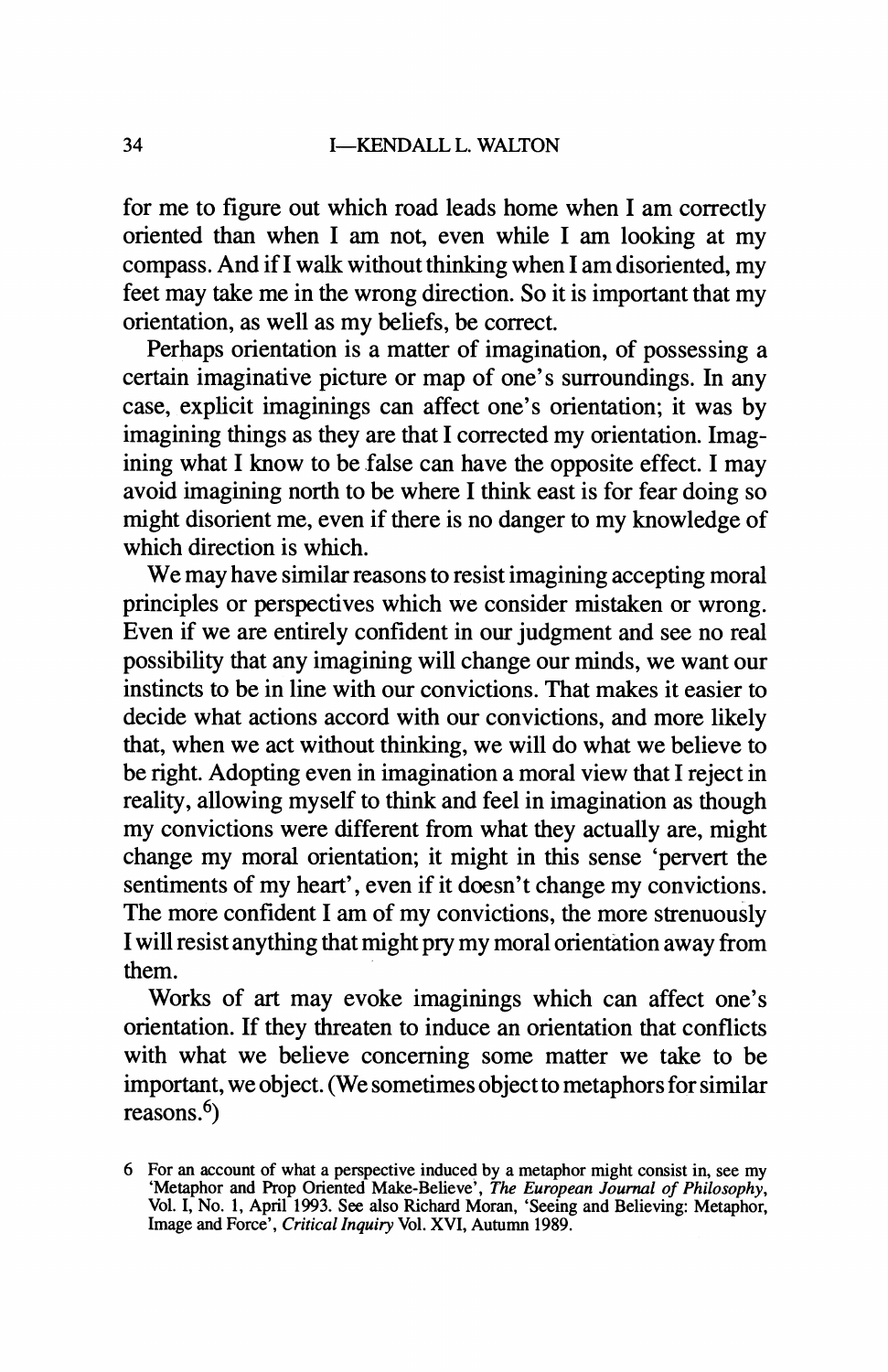**It is possible that this concern is especially important in the moral realm. I can certainly engage in a lot of imagining about fairies and goblins and time travel and magic rings without having to worry about my 'orientation' with regard to these matters being distorted. (I suppose the child who finds himself afraid to walk home at night after watching a horror movie, though he knows full well that the monsters he saw are confined to the world of the movie, suffers such a distortion.) But the example of one's sense of direction shows that it is not only in moral instances that concerns about orientation apply.** 

**V** 

**It has not been hard to find explanations for appreciators' objections to works of art that contain ideas about morality they consider repugnant; the reasons I have mentioned are neither surprising nor unfamiliar. But we have not made much progress in validating the asymmetry that Hume insisted on between the moral and the nonmoral content of works of fiction. In Mimesis as Make-Believe7 I suggested that such an asymmetry obtains at the level of mere representation, i.e. when it comes to ascertaining what is true-inthe-fictional-world, quite apart from what we might take to be the work's message or moral or any ambition or tendency it might have to change or reorganize our beliefs or attitudes or behaviour or instincts. My suggestion was, very briefly, that when we interpret literary and other representational works of art we are less willing to allow that the works' fictional worlds deviate from the real world in moral respects than in nonmoral ones. I associated this point with Hume's remarks in the paragraphs before us. But I have since come to think that, although some of what Hume says can be construed as aiming in this direction, my point in Mimesis is distinct from and independent of much of what Hume seems to be getting at. I suspect, however, that Hume had something like this point vaguely in mind when he contrasted objectionable moral ideas in literary works with nonmoral ones.** 

**<sup>7</sup> Mimesis as Make-Believe: On the Foundations of the RepresentationalArts (Cambridge, MA: Harvard University Press, 1990), pp. 154-155.**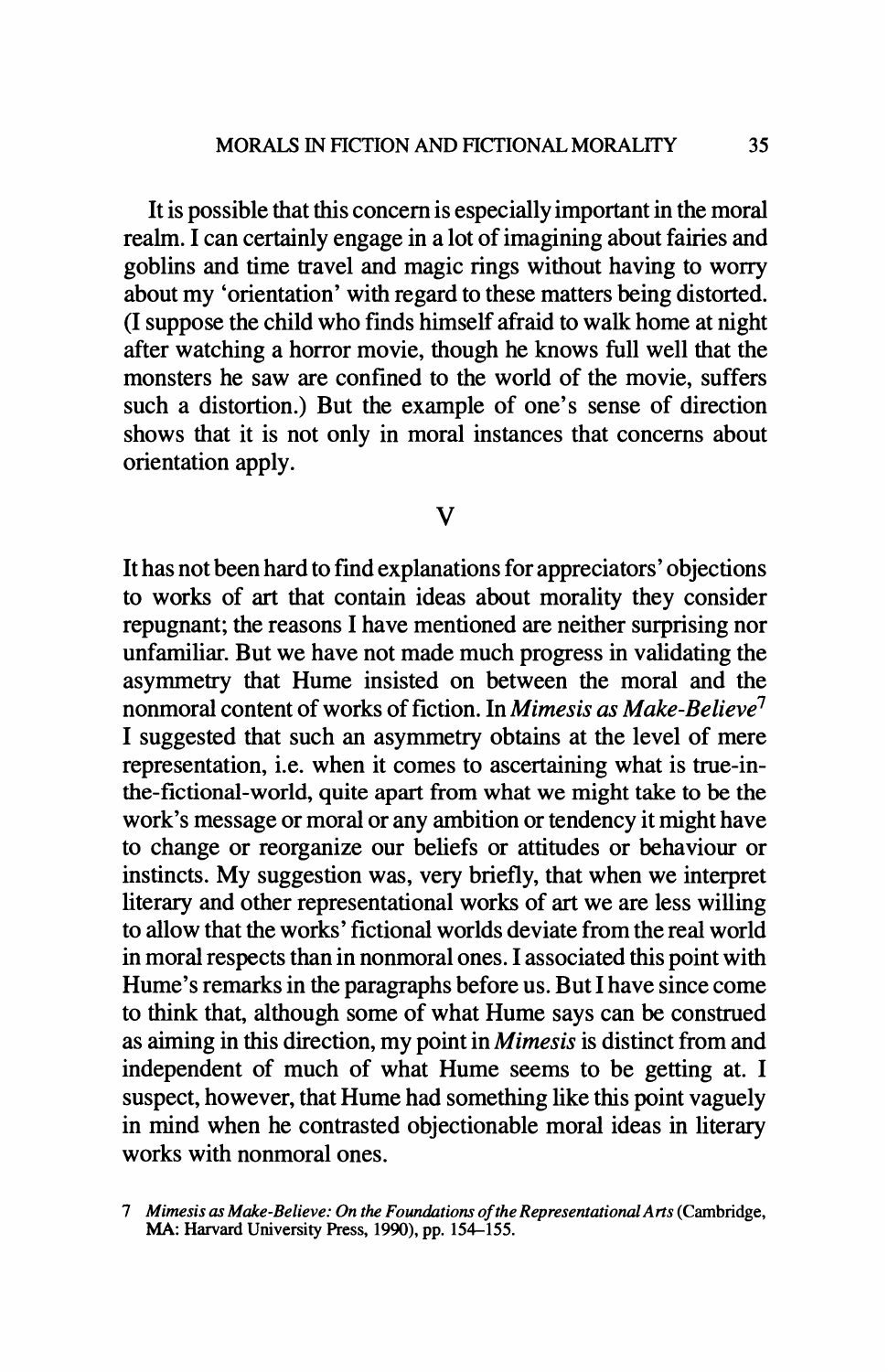**We go about deciding what is fictional, or true-in-a-fictionalworld, in many instances, in much the way we go about deciding what is the case in the real world. We make similar inferences, utilizing much the same background information and exercising similar sensitivities and intellectual abilities. We often judge characters' feelings, motivations, and personalities on the basis of what they do and say, for instance, as though they were real people. We make use of whatever knowledge of human nature we may think we possess, and any relevant life experiences we have had. We sometimes put ourselves into characters' shoes to understand from the inside what they may be feeling or thinking, as we do in the case of real people.** 

**This is what one would expect insofar as the construction of fictional worlds is governed by what I called the Reality Principle (RP). Crudely glossed, RP says that we are to construe fictional worlds as being as much like the real world as possible, consistent with what the work directly indicates about them. We are entitled to assume that fictional characters, like real people, have blood in their veins, that they are mortal, and so on-unless the story contains explicit indications to the contrary. On reading a story we note what it says explicitly about characters and events, and -insofar as the Reality Principle applies-ask what would be the case in the real world if all this were true.** 

**The Reality Principle applies much less frequently than one might have supposed, and it is easy to underestimate the extent to which considerations special to the interpretation of works of fiction or certain genres of fiction, considerations without analogues in investigations of the real world, come into play when we decide what is fictional. Some exceptions to the Reality Principle occur when the author held beliefs about reality which we know to be mistaken. A medieval storyteller describes a character as recovering from disease after being treated by bloodletting, and expects listeners or readers to assume that (fictionally) the treatment cured him. Shall we disagree, since we know bloodletting to be ineffectual? I think we may well prefer to go along, to understand the story as we know the teller meant it to be understood. Otherwise it may lose its point. We may allow that, in the fictional world, bloodletting cures disease (even though the story does not directly**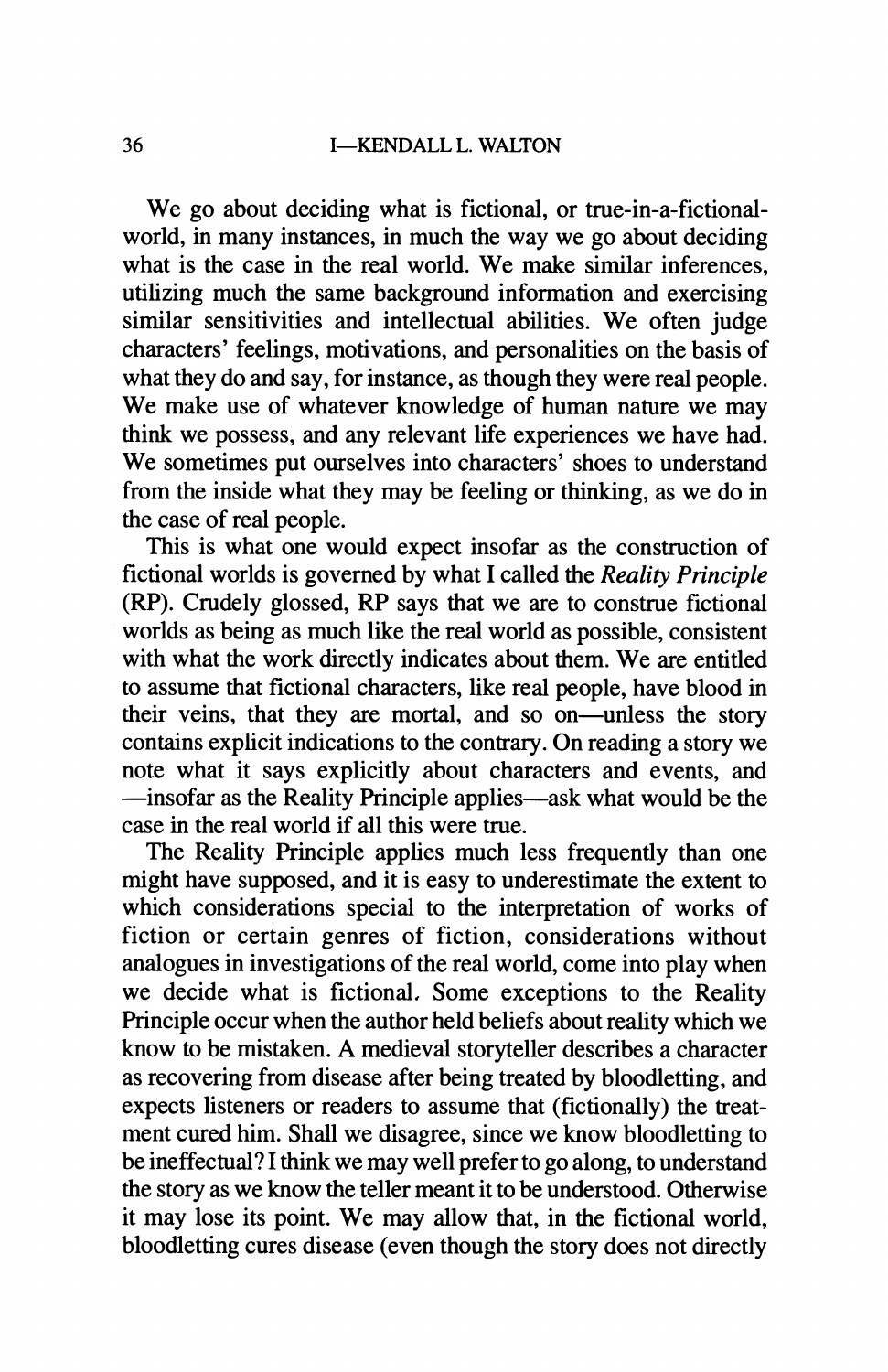**or explicitly establish that this is so), despite our certainty that this is not so in the real world.8** 

**When it comes to moral matters (moral principles anyway), however, I am more inclined to stick to my guns, and it seems to me that most interpreters are also. I judge characters by the moral standards I myself use in real life. I condemn characters who abandon their children or engage in genocide, and I don't change my mind if I learn that the author (and the society he was writing for) considered genocide or abandoning one's children morally acceptable, and expected readers to think this is so in the world of the story. If the author is wrong about life, he is wrong about the world of his story. I don't easily give up the Reality Principle, as far as moral judgments (moral principles) are concerned.** 

**Can an author simply stipulate in the text of a story what moral principles apply in the fictional world, just as she specifies what actions characters perform? If the text includes the sentence, 'In killing her baby, Giselda did the right thing; after all, it was a girl' or 'The village elders did their duty before God by forcing the widow onto her husband's funeral pyre', are readers obliged to accept it as fictional that, in doing what they did, Giselda or the elders behaved in morally proper ways? Why shouldn't storytellers be allowed to experiment explicitly with worlds of morally different kinds, including ones even they regard as morally obnoxious? There is science fiction; why not morality fiction?** 

**I am sceptical-sceptical about whether fictional worlds can ever differ morally from the real world. Of course people in fictional worlds can subscribe to moral principles we recognize as repugnant. Evil characters-characters who have by our lights twisted notions of morality-abound in the pages of fiction. An entire society in the world of a novel, the entire population of a planet, might accept the practice of genocide as legitimate or condemn interracial marriage as 'contrary to nature'. But can it be fictional that they are right? Can we reasonably judge it to be fictional that genocide is legitimate or interracial marriage a sin,** 

**<sup>8</sup> One might in this case prefer what I called the Mutual Belief Principle (which follows suggestions of David Lewis and Nicholas Wolterstorff). There is an enormous range of cases in which nothing even approximating either of these principles seems to apply. See Mimesis as Make-Believe, pp. 161-169.**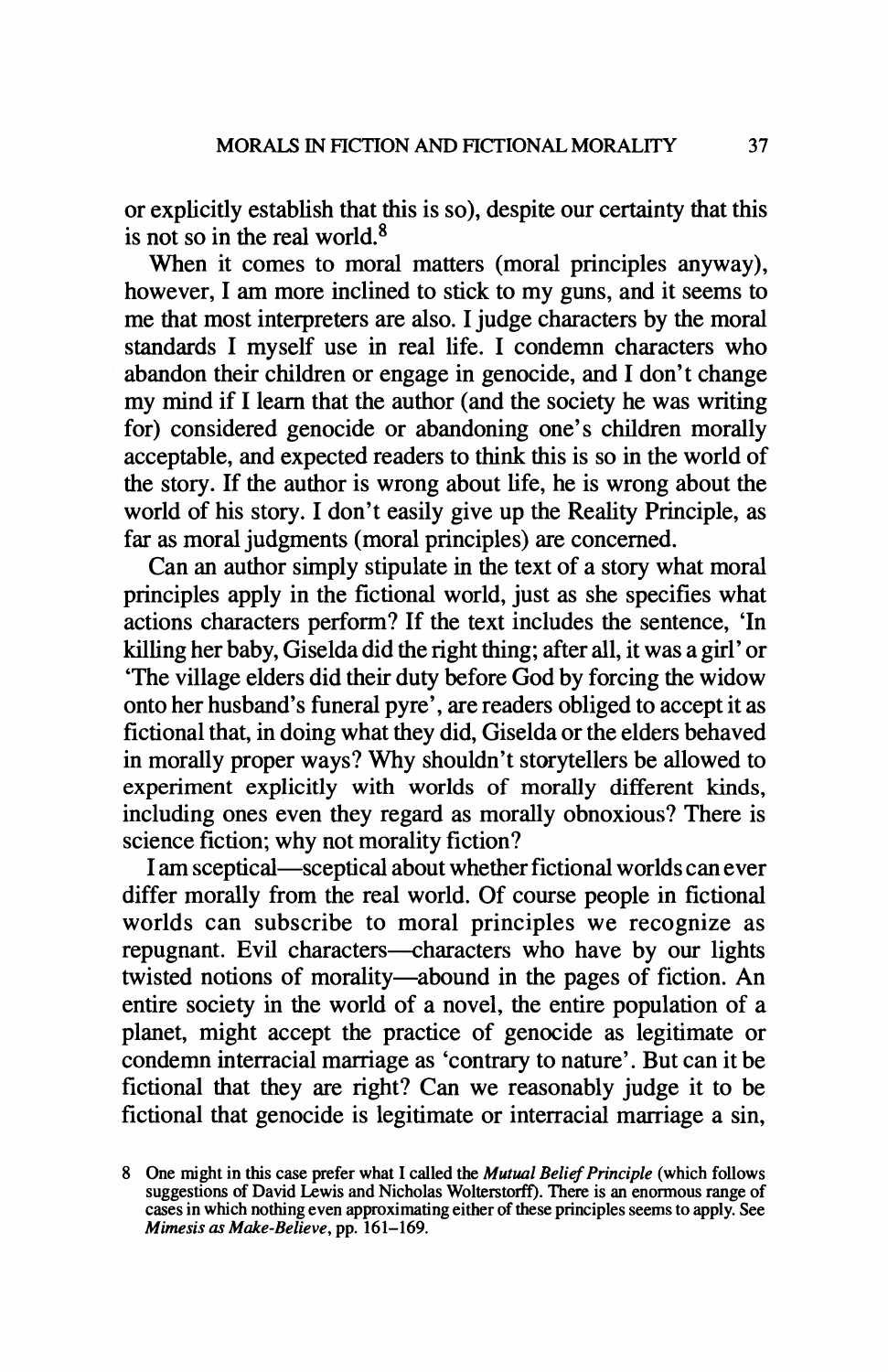**while insisting that the real world is different? Can we accept that what would be virtue in the real world is, in a fictional world, vice, or vice versa?9,10 I have learned never to say never about such things. Writers of fiction are a clever and cantankerous lot who usually manage to do whatever anyone suggests can't be done, and philosophers are quick with counterexamples. But in this instance counterexamples are surprisingly difficult to come by.** 

**A reader's likely response on encountering in a story the words, 'In killing her baby, Giselda did the right thing; after all, it was a girl', is to be appalled by the moral depravity of the narrator.11 The sentence probably serves to express the narrator's moral sentiments, not the moral reality of the fictional world. If it were fictional that infanticide for the purpose of sexual selection is morally acceptable, readers would be called on to imagine that the sentiment expressed is proper, that Giselda did indeed do the right thing. They would be barred from imaginatively condemning either her or the narrator, although they might be aware of the repulsion they would feel concerning such practices in the real world. (A reader of science fiction may remind herself that demonic geniuses from outer space are not actually invading the earth and that travel in time is not possible, while imagining otherwise.) This strikes me as a seriously inadequate characterization of the experience a reader would be likely to have. The reader will imaginatively condemn the narrator's endorsement of infanticide, not allowing that he is right even in the fictional world in which he exists.** 

- **9 Some may take the position that one has no right to pass judgment on the moral principles accepted in another society, that anthropologists, for instance, should not condemn practices that accord with the moral code of the agents' culture even if they conflict with the anthropologist's own moral code. Extending this tolerance to fictional as well as actual societies does not make the fictional world different morally from the real one.**
- **10 I am using the language of moral realism here, but I do not mean to beg any questions in its favour. Anti-realists may insist on reformulating the problem, but that won't make it disappear. If there are no such things as moral propositions, it won't be fictional either that slavery is just, or that it is unjust. But anti-realists will have to explain what look like judgements readers make about the moral qualities of the actions of fictional characters. And they will have to make sense of the embedding of sentences expressing moral judgments in larger contexts, including 'In the story...' contexts, as well as conditionals, etc. I do have hope that some variety of anti-realism will make the problem more tractable.**
- **11 By 'narrator' Imean a character in the work world who, fictionally, utters the words of the text. I have in mind what in Mimesis as Make-Believe I called reporting narrators, as distinguished from storytelling narrators.**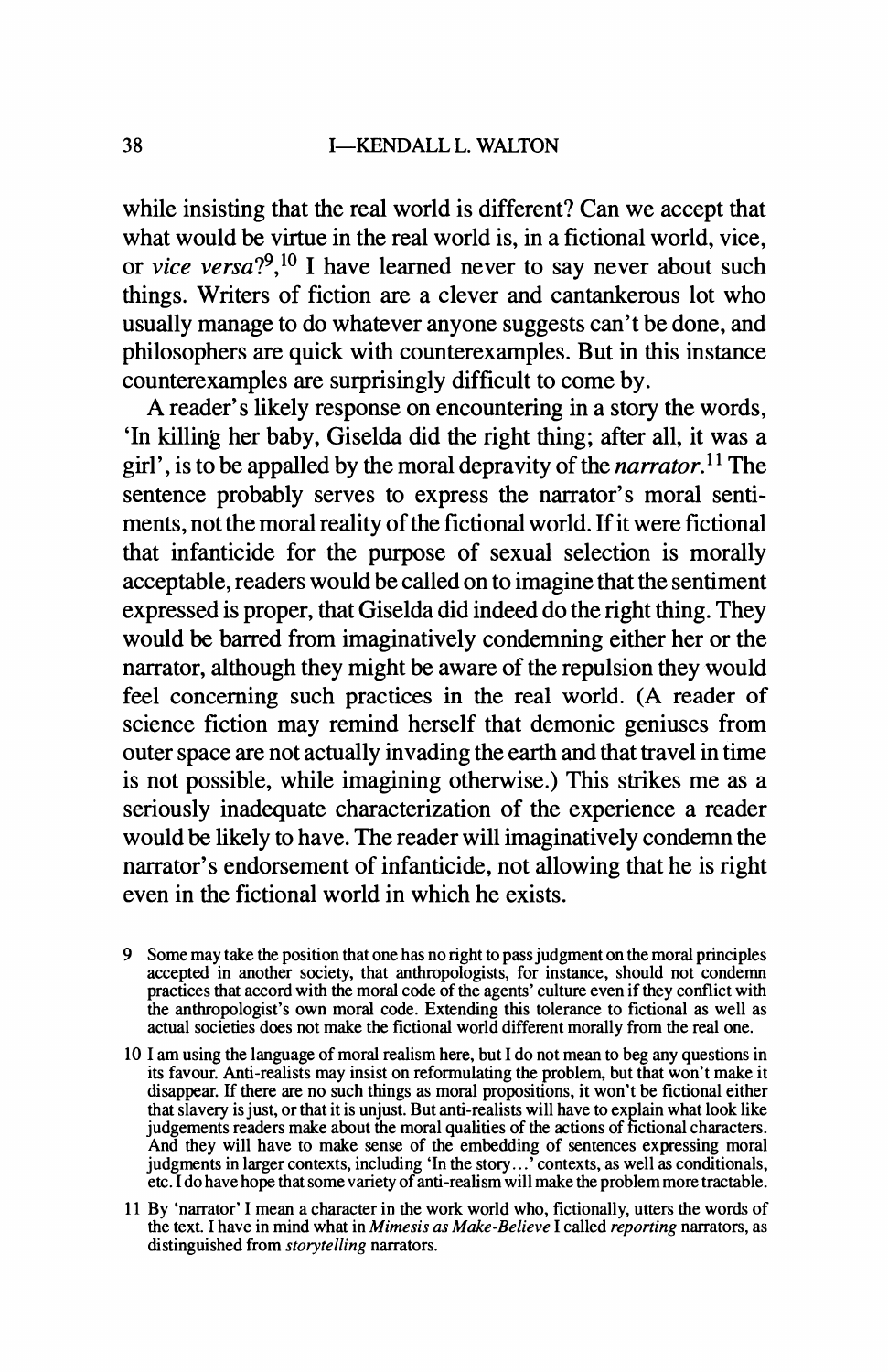**Some narrators are said to be 'omniscient'. This usually means that whatever, fictionally, they say is, fictionally, true. (It is usually**  not fictional that they are omniscient.<sup>12</sup>) Why shouldn't narrators sometimes be omniscient, in this sense, about morality? Then from **the fact that fictionally the narrator declares infanticide or ethnic cleansing to be permissible we could conclude that, fictionally, it as permissible. In real life some people do sometimes accept another**  person's judgments about morality—children believe their parents, **occasionally, ffie faithful trust religious leaders, disciples follow gurus. Why shouldn't there be conventions allowing a narrator this authority in certain instances? I am happy to go along with an 'omniscient' narrator who informs me that there are griffins or fairies or that someone travels in time. But I jealously guard my right to decide questions of virtue and vice for myself, even in a fictional world. It is as though I would be compromising my actual moral principles, should I allow that different moral principles hold**  in a fictional world. The moral sentiments expressed by narrators **are just that, it seems, their own personal moral sentiments; we are**  free to disagree, even though it is the moral nature of the fictional **world, not the real one, that is in question.** 

Is there always a narrator to take the rap? If a literary fiction **containing astatement in praise of ethnic cleansing has no narrator**  whose sentiments it can be understood to express, will there be any **alternative to understanding it to characterize the fictional world itself? I do not rule out the possibility of narrator-less literary fictions, but it is not easy to find clear instances, even hypothetical ones. And the very fact that a text expresses a definite moral attitude may give us reason to recognize a narrator. Words expressive of praise or blame cry out to be attached to a (possibly fictional) person—anything, it seems, to avoid allowing them to characterize e moral nature of a fictional world.** 

**A better place to look for narrator-less fictions is in pictorial representations. Pictures do not generally present someone's (fictional) report about events or states of affairs; they portray the**  events or states of affairs themselves. The spectator, typically, imagines perceiving the events or states of affairs for herself, not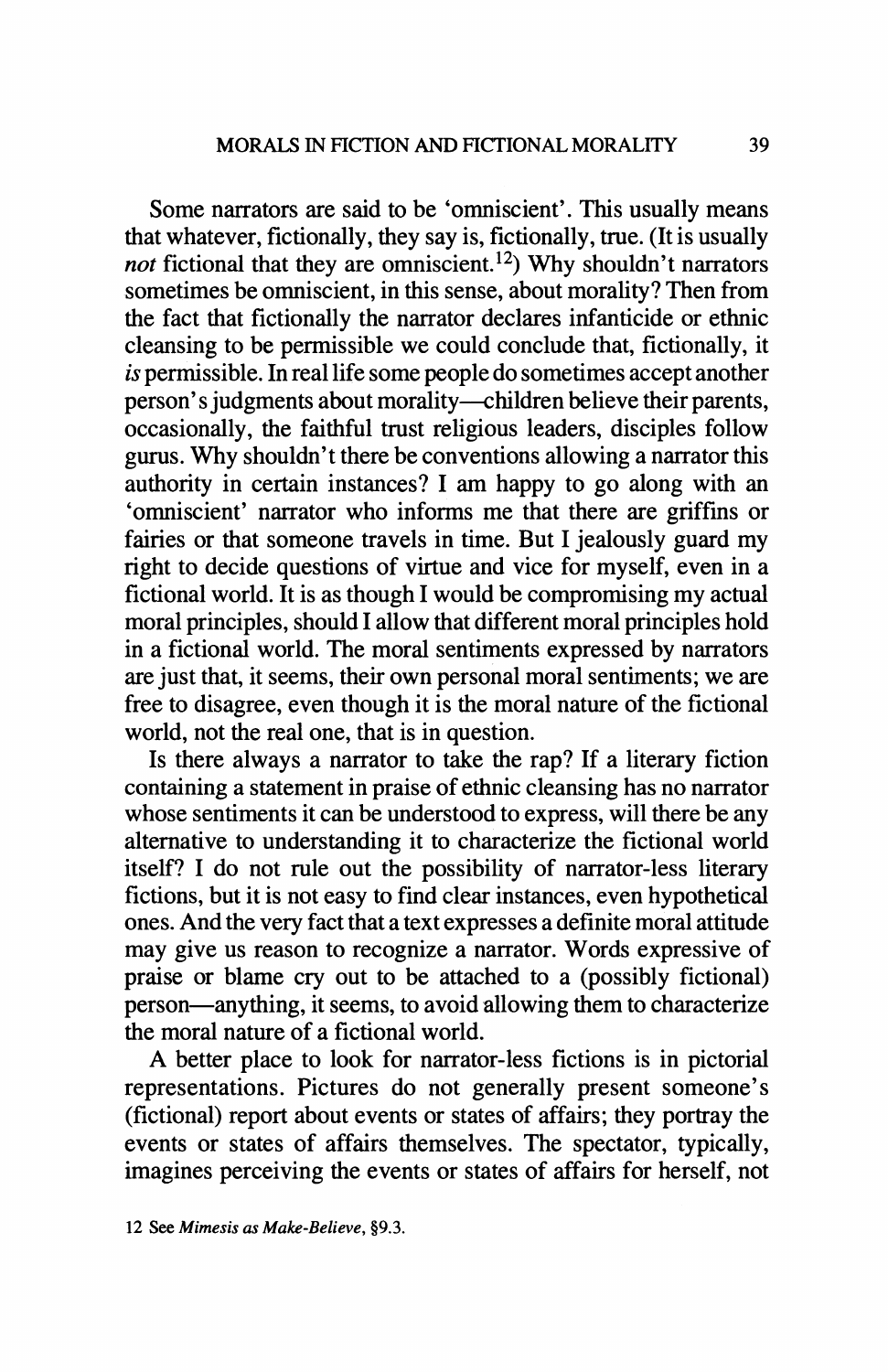**being told about them (or even shown them) by someone. (There are exceptions, of course.) But how can a picture portray moral facts, the obtaining of certain moral principles, explicitly or directly? These aren't the sorts of states of affairs one perceives. A picture may depict a mixed race couple walking arm in arm, or a slave master beating a slave. But then it is up to us, the spectators, to decide on the moral attributes of these actions. I go by my own moral sense, the one I use in real life. I take it to be fictional that there is nothing wrong with the interracial friendship, and that the beating of the slave is abhorrent.** 

**Suppose the picture of the interracial couple is titled 'Shame!' or 'Sin!' Here, finally, we have words in a work which probably are not to be attributed to a (reporting) narrator. The words of the title are not themselves part of the fictional world; it probably isn't fictional that anyone is using them to characterize the behaviour of the couple. But there is a tradition of allowing titles to contribute to what is fictional in the world of a picture. Paul Klee's 'Singer of Comic Opera' (1923) depicts a woman, but the image itself doesn't establish that she is a singer, let alone a singer of comic opera. Only the title makes this fictional. Does the title of the picture of the interracial couple establish that it is fictional that the couple's behaviour is shameful or sinful? I doubt it Maybe the artist, in giving the picture its title, intended or expected this to be fictional.13 Even so, I will insist that it is not, that fictionally there is nothing shameful or sinful in what the couple is doing. The title amounts to an interpretation of the picture which we are free to disagree with, not an authoritative pronouncement establishing a feature of the fictional world. The disgusting sentiment expressed in the title can be attributed to the artist who chose it, or possibly to an implied or apparent or fictional artist (a storytelling narrator), rather than taking it to establish the moral reality of the fictional world.** 

**<sup>13</sup> This may be clear even if there is no title. Activities may be depicted in a glorified manner indicating the artist's approval, her belief that it is fictional that they are admirable, and her approval of similar behaviour in the real world. (Compare social realistic styles of depiction.)**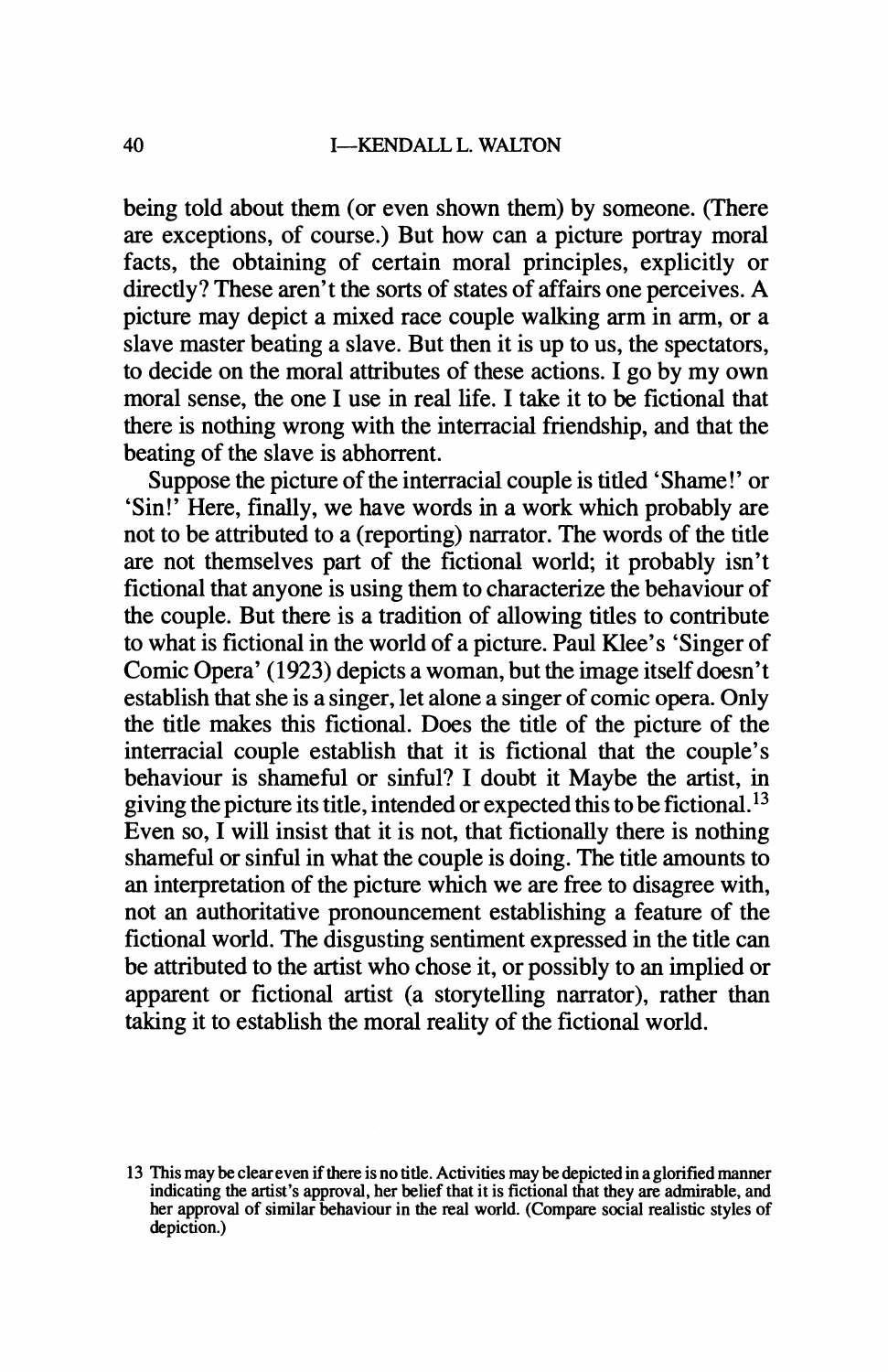**If fictional worlds ever differ morally from the real world, I suspect that this will be so when the moral character of the fictional world is presented implicitly or indirectly rather than by explicit stipulation, and when it is part of the background rather than the focus of the work.** 

**I appreciate and value many works that in some way presuppose or are based on moral perspectives I don't entirely share. I think all of us do; otherwise there would be little for us to appreciate. Unlike Triumph of the Will, whose obvious main purpose is to further an obnoxious moral and political agenda and can inspire only disgust, some works merely presuppose or take for granted certain moral perspectives without addressing or even intending to raise the question of their propriety. These moral perspectives then serve as a resource, as part of the setting in which the author pursues other, more specifically aesthetic objectives. If we disagree with the perspective, we might consider reliance on it to be a defect in the work, even an aesthetic defect, but this doesn't always prevent us from recognizing and appreciating the aesthetic qualities that result.14** 

**I may understand a fictional event to be tragic, or ironic, or absurd, or poignant. I may think of a character as noble, or as ridiculous. The**  ending of a story may strike me as a happy one,<sup>15</sup> or as one of **unmitigated tragedy, or as uncomfortably ambiguous, or as constituting a fitting denouement to the events that preceded it. I may think that a character does, or does not, in the end, get her comeuppance. Such aesthetically important perceptions are inevitably linked to certain values, often certain moral principles or perspectives; it is in light of a particular moral attitude that an event strikes me as tragic, or a character ridiculous, or an ending fitting.** 

**The nature of the link is hard to pin down. Does it have to be fictional that the relevant moral principles are true in order for it to be fictional that certain events are tragic or ironic? Does appreciating the tragedy or irony commit us to recognizing the fictionality of** 

**<sup>14</sup> I am indebted here to David Hills.** 

**<sup>15</sup> This doesn't mean simply that the characters end up happy. An unhappy villain doesn't prevent the story from ending happily.**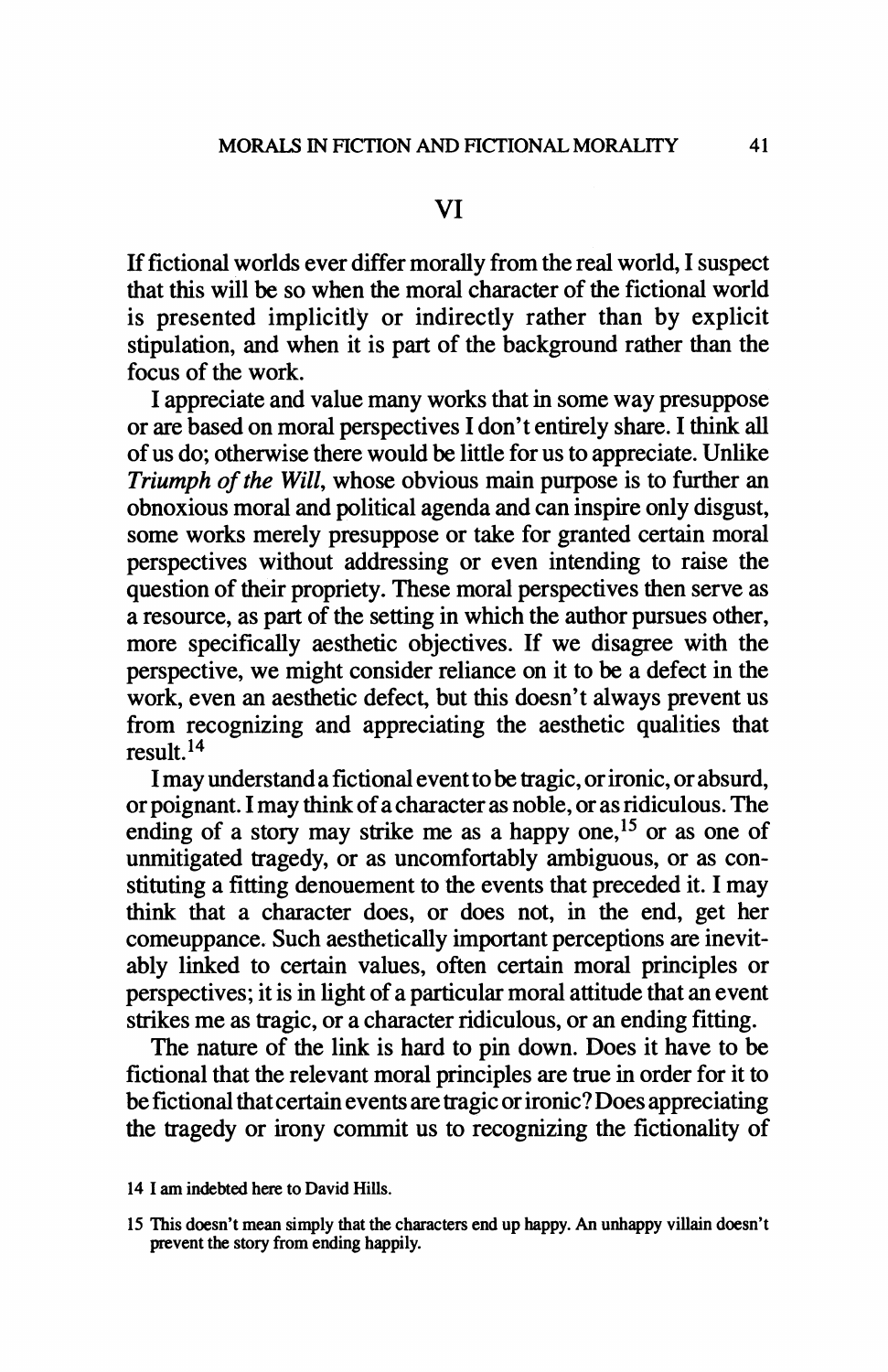**iose principles? If so, when we disagree with the principles we may have to judge that the fictional world differs morally from the real**  one. But there are other possibilities. The tragic or ironic nature of **fictional events might derive from the fact that fictionally some or all of the characters (perhaps including the narrator) accept moral principles with which we disagree, witout its being fictional that they are true. Appreciation might require respect or sympathy for the characters' moral attitudes. It might even require that we imagine agreeing with them, that we imagine sharing these attitudes ourselves without requiring us to judge it to be fictional that they are true. Perhaps we needn't even take it to be fictional ffiat the events are tragic or ironic; it may be enough to realize that the author (or storytelling narrator) meant them to be so taken, and to respect or**  sympathize with him.

**These are subtle and difficult questions which call for careful critical attention to examples of many different kinds. But we have a mystery on our hands in any case. Whether or not fictional worlds can ever differ morally from the real world, it seems clear that they don't as easily or as often as one might expect. We recognize the fictionality of ordinary empirical propositions and even propositions stating scientific laws, which we consider false, far more readily than we do that of moral principles which we reject. Authors just do not have the same freedom to manipulate moral characteristics of their fictional worlds that they have to manipulate other**  aspects of them. Why is this? The reader will not find a definitive **answer in this essay. But progress can be made by ruling out some kinds of explanations which might initially seem plausible, and we will come to understand the puzzle better in the process.** 

## **VII**

Propositions that are 'true-in-the-world-of-a-story,' ones I call **fictional, are (in a nutshell) propositions readers of the story are to imagine.l6 We may find it distasteful, morally objectionable, to imagine that interracial friendships are sinful or that slavery is morally acceptable. I noted our resistance to imagining accepting** 

**16 Mimesis as Make-Believe, §1.5.**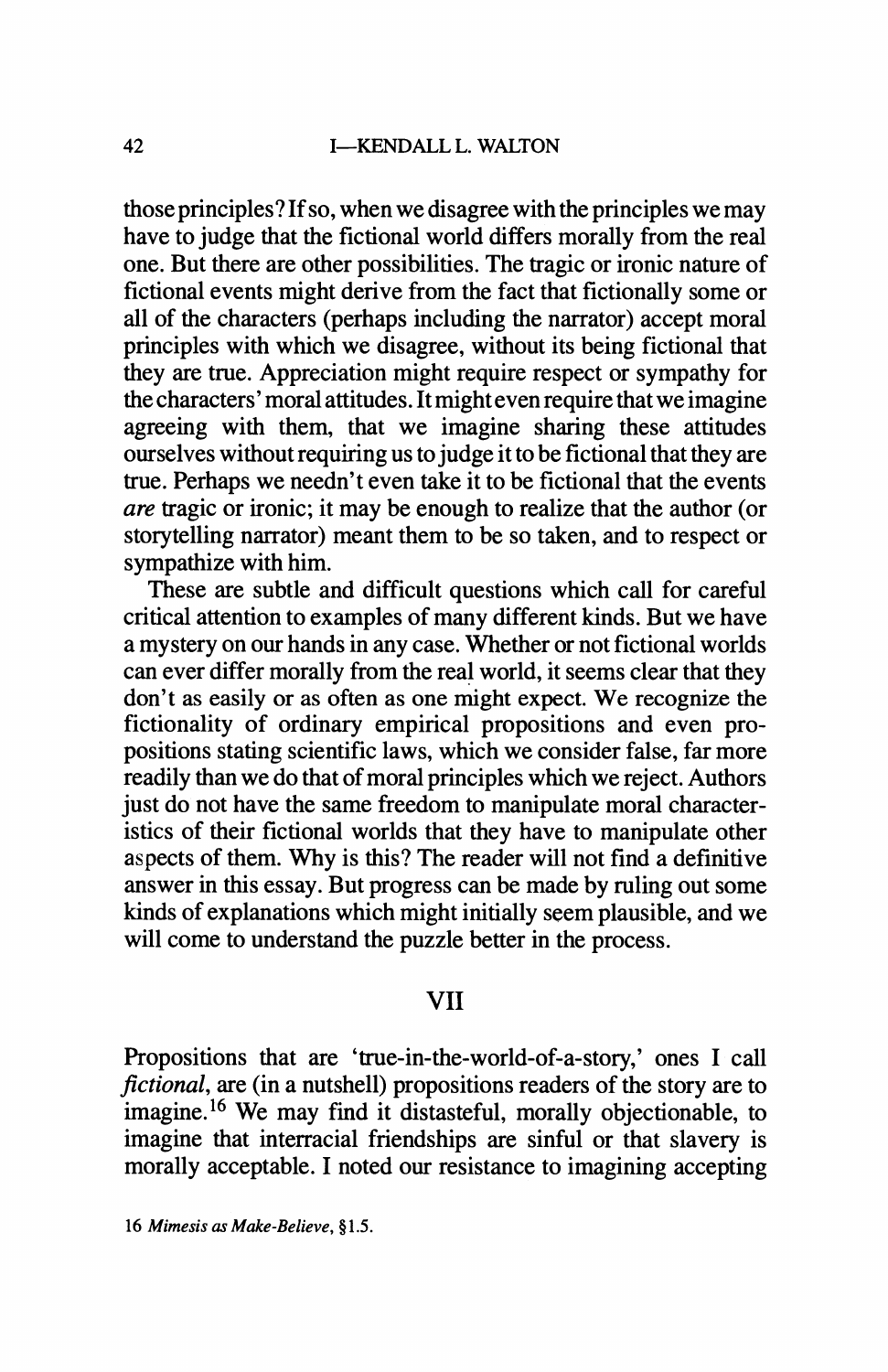**moral principles we disagree with or disapprove of. Surely we would resist imagining those moral principles themselves, imagining them to be true. So we are unwilling to imagine what we are called upon to imagine, if it is fictional that interracial friendships are sinful or slavery acceptable.** 

**This doesn't help. It does not explain why anyone should resist allowing that these propositions are fictional. To recognize it to be fictional in a story that slavery is morally acceptable would be merely to recognize that the story calls for imagining this. We don't have to go ahead and actually do the imagining. We might decide not to go along with the story, or not even to read it, precisely because it does ask us to imagine that slavery is acceptable, because it makes this fictional. A person who objects to imagining that the holocaust was a hoax, or that Abraham Lincoln was secretly a slave trader, may be unable or unwilling to appreciate a story in which this is so. But this won't prevent her from recognizing that it is fictional in the story that the holocaust didn't occur or that Lincoln traded in slaves. We might as well suppose that one cannot allow that a newspaper editorial advocates ethnic cleansing if one finds the practice of ethnic cleansing disgusting. It is not clear that moral objections to imagining moral principles we find repugnant have anything to do with the resistance I think most of us feel to recognizing such principles to be fictional.** 

## **VIII**

**Is this resistance essentially moral in character at all? Do we object morally to recognizing it to be fictional that slavery is morally acceptable? The resistance is of a piece, it seems to me, with an unwillingness to recognize the fictionality of certain propositions about matters we don't feel strongly about, including ones that do not involve morality.** 

**Consider a really dumb joke, like this one: 'Knock, Knock. Who's there? Robin. Robin who? Robbin' you! Stick 'em up!"'7 It is not easy to see how it could be fictional that this joke is hilariously funny (in circumstances just like ones in which, in the real world,** 

**<sup>17</sup> Thanks to Jenefer Robinson.**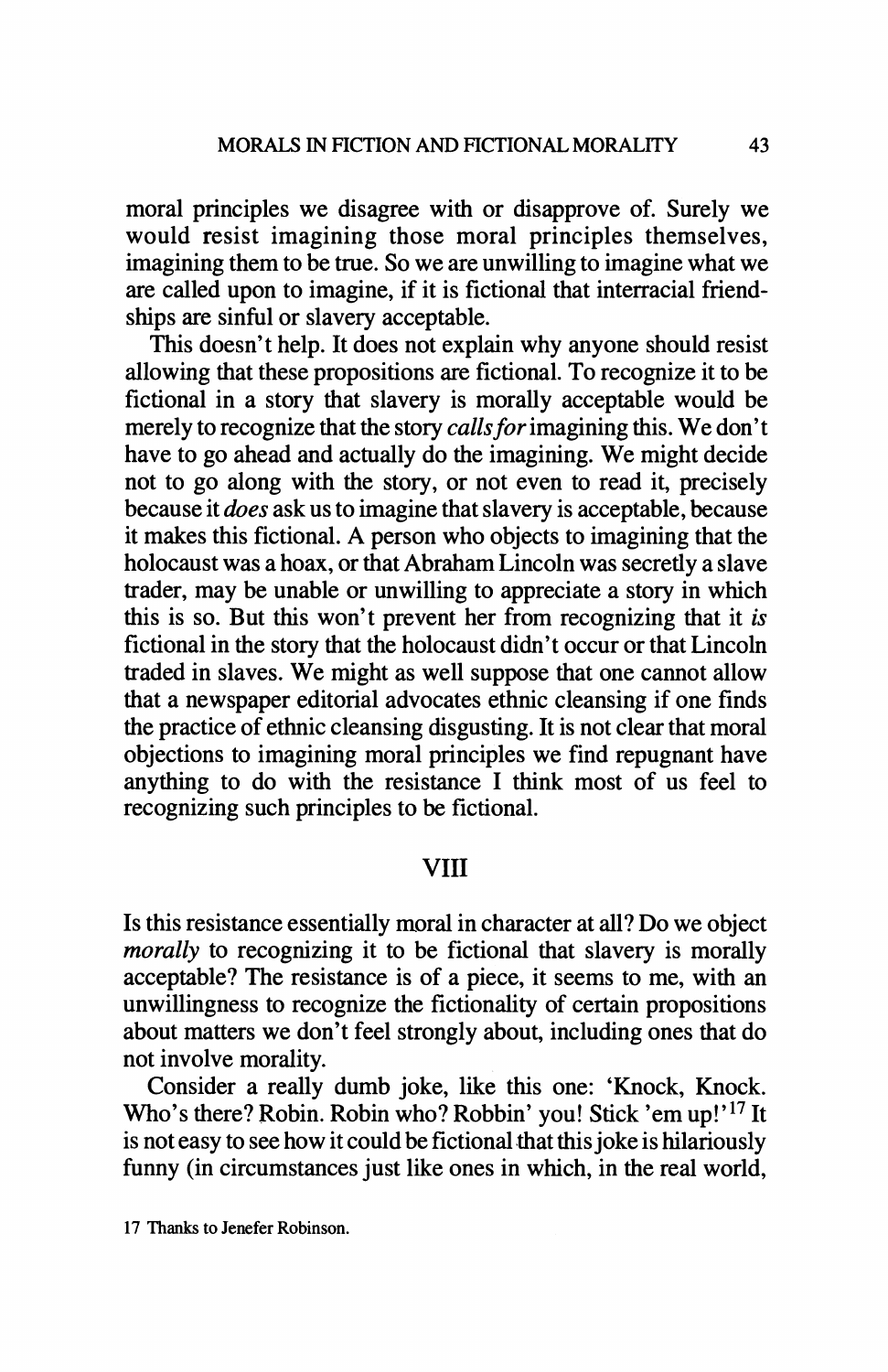**it would be dumb), how one could reasonably allow it to be hilarious in a fictional world, while thinking that it is actually dumb. The same goes for a nonjoke like 'A maple leaf fell from a tree' (said in no special context). This isn't funny in the real world, and it is not clear how one could create a fictional world in which it is funny (without supplying a special context which would make it funny in the real world as well). If in a story a comedian tells one or the other of thesejokes and the author simply writes explicitly in the text that it is hilariously funny, I expect that I would attribute a juvenile or an incomprehensible sense of humour to the narrator, and stick with my own judgment that the joke is not funny. I insist on applying my own sense of humour, the one I use in the real world, to the fictional world, as I do my own standards of morality. It may be fictional that the comedian's audience and other characters in the fiction are amused, of course; they may be rolling in the aisles. I can admit that it is funnyfor them while judging that their reaction is inappropriate. I don't rule out the possibility of fancy counterexamples, cases in which there are special reasons for allowing fictional worlds to differ from the real one with respect to what makes for humour, but the fact that the counterexamples wouldai have to be fancy needs explaining.** 

**Whether either the dumb joke or the nonjoke is funny is hardly a question that arouses the passions or that we much care about, and it needn't have anything much to do with morality (although some jokes do). It is not passion, moral passion or any other kind, that drives my reluctance to let it be fictional that it is funny. I have no moral objection to recognizing this to be fictional. What is crucial, I believe, is that being funny or not funny supervenes or depends in a certain way on the 'natural' characteristics of what is or isn't funny (the words of a joke and their meanings, the background and context, the joke teller's delivery); 'natural' characteristics determine what is funny and what is not. I suspect that it is particular relations of dependence, which properties determine in the relevant manner which others, that cannot easily be different in fictional worlds and in the real one. Why this is so, and what kind of determination or dependence is involved, is still a mystery.** 

**I invite readers to experiment with their intuitions about various other examples. Can different 'aesthetic' principles obtain in fictional worlds as compared to the real one? Can what counts in**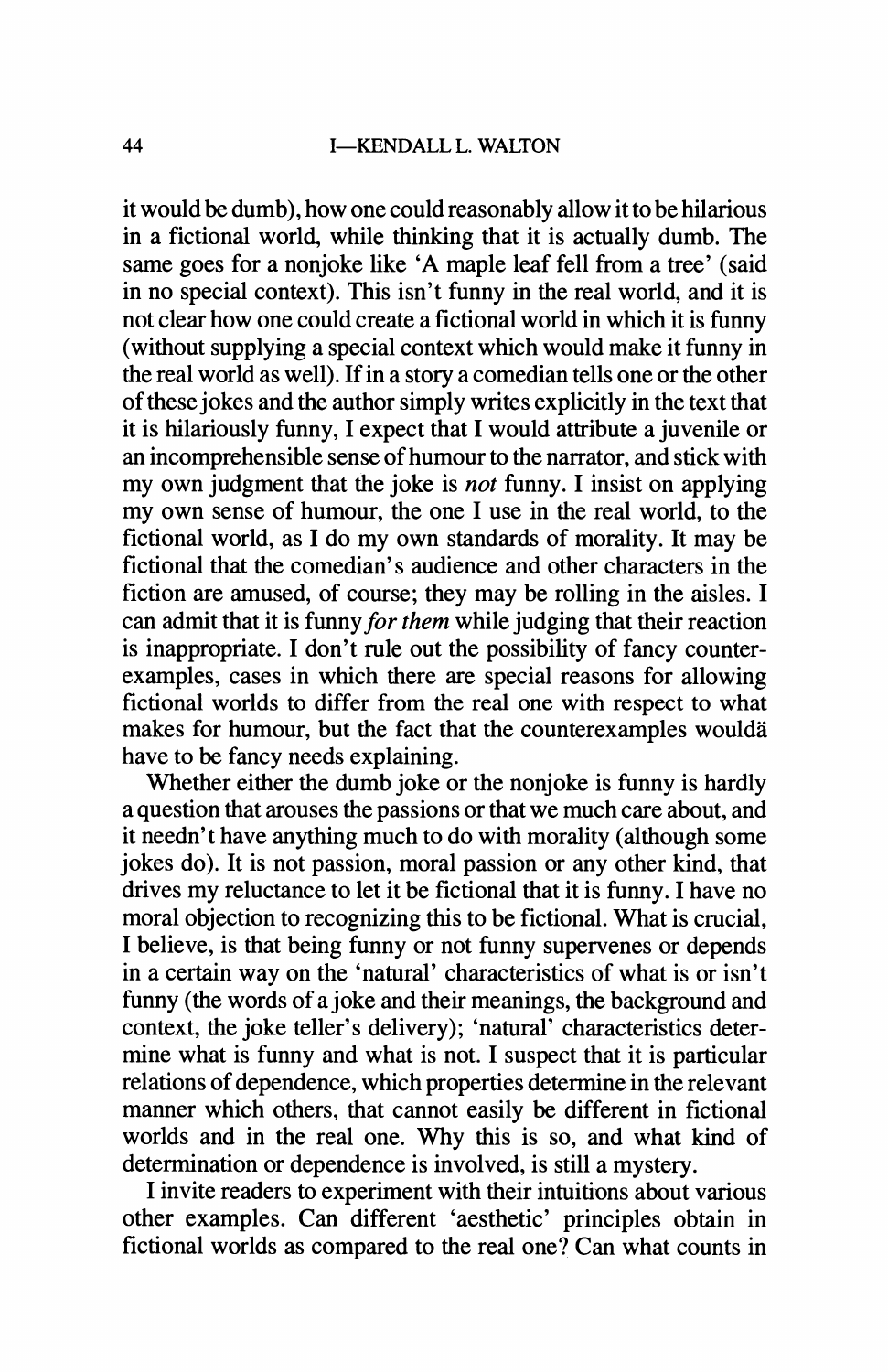**the real world as a jagged or angular or awkward line be flowing or graceful in a fictional world (when relevant aspects of background and context are the same)? Can what in the real world makes for elegance or profundity or unity or bombast or delicacy be different in a fictional world? Those who take the mental to supervene on the physical may consider whether one might judge it to be fictional that a given mental state supervenes on certain physical ones, if one does not think it actually does.** 

**Moral properties depend or supervene on 'natural' ones and, I believe, in the relevant manner (whatever that is); being evil rests on, for instance, the actions constituting the practices of slavery and genocide. This, I suggest, is what accounts (somehow) for the resistance to allowing it to be fictional that slavery and genocide are not evil.** 

**If I am right about this, the present point is very different from those I discussed earlier. We mayj udge a work to be morally defective if it advocates moral principles we find repugnant, or if it invites or has a tendency to induce us to imagine accepting them. (This moral failing might constitute or contribute to an aesthetic one.) If a novel endorses slavery or encourages even imaginative acceptance of it we will loathe it with something of the loathing we have for the institution of slavery. The more we abhor moral principles which a work promotes, the more objectionable we find it.** 

**Refusing to understand it to be fictional that slavery is morally acceptable is not in itself to find the work defective. But if the author meant this to be fictional, her failure to make it so may be responsible for failings in the work. The very fact that an author tries to do something she can't bring off, if the attempt is evident in the work, can be disturbing or disconcerting to the appreciator. And insofar as other objectives the author meant to accomplish in the work depend on its being fictional that slavery is legitimate, she will have been unsuccessful in accomplishing them. We may be unable to regard the hero of the story as heroic or his downfall tragic if, contrary to the author's intentions, we judge him to be morally despicable.'18 This may not only destroy the story's excitement and** 

**<sup>18 &#</sup>x27;We are not interested in the fortunes and sentiments of such rough heroes:... And... we cannot prevail on ourselves to... bear an affection to characters, which we plainly discover to be blameable.' 'Of the Standard of Taste', op.cit., p.246.**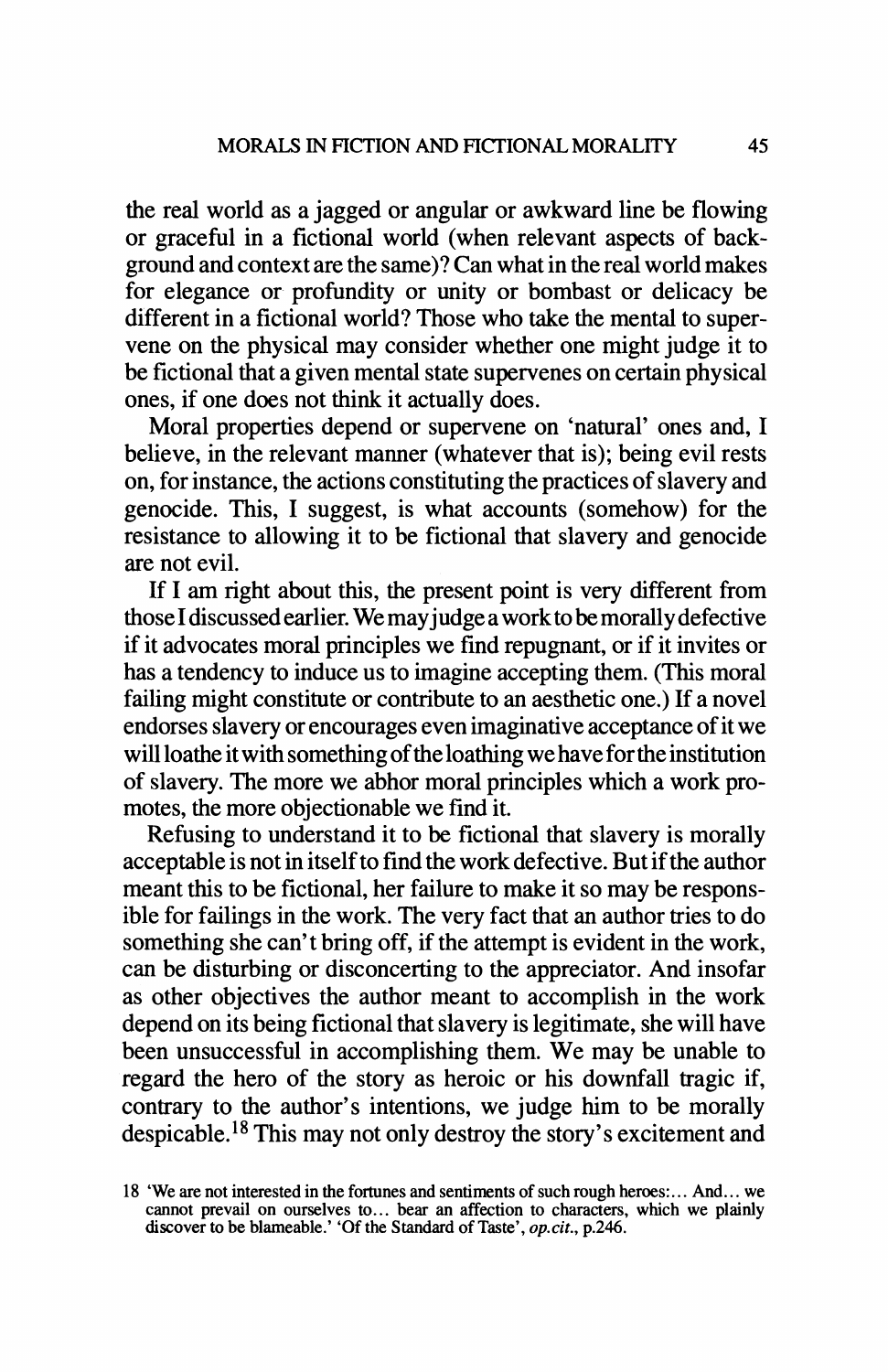**dull our interest in it; it may also ruin the story's formal properties, the shape of the plot.** 

**These are not moral defects in the work, however, but aesthetic ones, and we don't loathe it for failing to make it fictional that slavery is legitimate, with the loathing we direct toward slavery. Indeed, this failure is if anything a point in the work's favour, from a moral perspective. (But we may condemn the author for attempting to make this fictional in the work.) Our negative feelings about slavery do play an indirect role in the recognition of these aesthetic failings; it is because we find slavery repugnant that we judge it to be evil, that we recognize being evil to supervene on the practice of slavery. And that, I am suggesting, is why we disallow its being fictional that slavery is not evil.** 

**Where do we stand in the attempt to find something special about our reaction to moral ideas that we disagree with in works of art? Our reluctance to allow moral principles we disagree with to be fictional is just an instance of a more general point concerning dependence relations of a certain kind. But it does distinguish moral principles from propositions about ordinary empirical matters of fact and also from scientific laws, which (usually) do not state dependence relations of the relevant kind.** 

#### **IX**

**We still need an explanation of why we should resist allowing fictional worlds to differ from the real world with respect to the relevant kind of dependence relations. My best suspicion, at the moment, is that it has something to do with an inability to imagine these relations being different from how we think they are, perhaps an inability to understand fully what it would be like for them to be different.** 

**This seems, initially, a most unpromising proposal. Some say that contradictions, logical or conceptual impossibilities, are unimaginable. Imaginability is supposed to be a test for possibility. But the propositions that slavery is just, and that the two jokes mentioned earlier are hilariously funny, are surely not contradictions. Moreover, even contradictions can apparently be fictional, although it takes some doing to make them so. The time travel portrayed in some science fiction stories is contradictory; there are**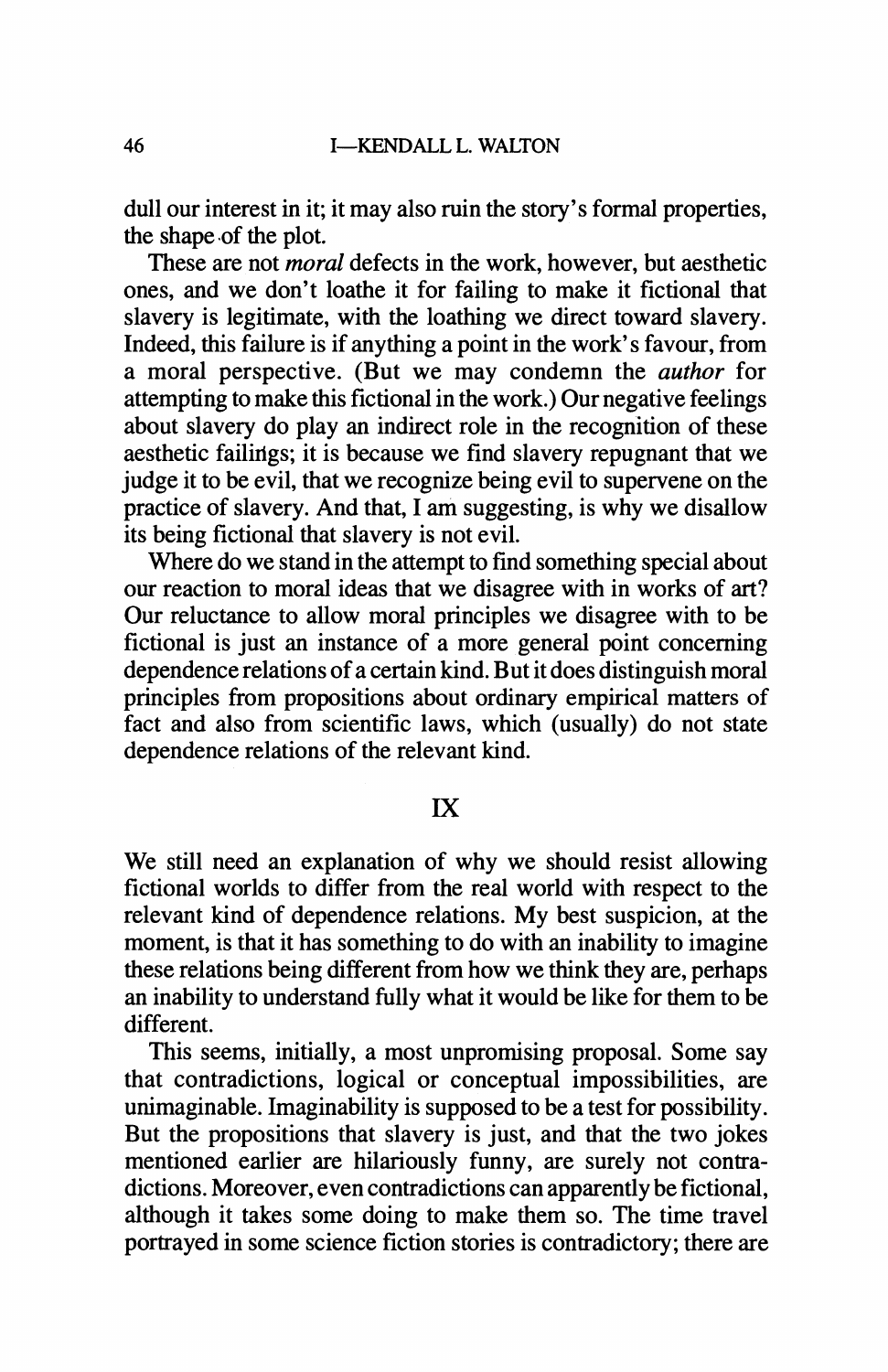**pictorial contradictions in William Hogarth's False Perspective, in etchings of M.C. Escher, and in an assortment of familiar puzzle pictures.** 

**How can contradictions be fictional? Sometimes a work makes**  it fictional that  $p$  (prescribes the imagining of  $p$ ), and also makes it **fictional that not-p. Then the conjunction, p and not-p, may be fictional by virtue of the fictionality of its conjuncts.19 It is not clear that a similar strategy will work for the proposition that the institution of slavery is just and proper, that this can be separated into distinct components, each of which can unproblematically be made fictional. It might be fictional that a person's behaviour on a given occasion was morally acceptable, and also that her behaviour on that occasion consisted in beating a slave (just as it might be fictional that a person was simultaneously living in 20th century Chicago and in 16th century Italy). But this doesn't make it fictional that she was behaving morally by virtue of the fact that her behaviour consisted in beating a slave. It still may be difficult or impossible for that to be fictional, because it is difficult or impossible to imagine its being true.** 

**Do contradictions or obvious conceptual impossibilities get to be fictional in other ways? If a work portrays Philip II of Spain and the Guises as a three-headed monster, or fascism as an octopus, it would not seem that the fictionality of these impossibilities derives from the fictionality of their components. But are these conceptual impossibilities fictional at all; are we to imagine that Philip and the Guises are (literally) a three-headed monster, or that fascism is an octopus? Perhaps what is fictional is merely that there is a threeheaded monster, or an octopus, and in making this fictional the work expresses a thought about Philip and the Guises, or fascism-a thought one would express in uttering the obvious metaphor.** 

**Is it difficult or impossible, for those of us who abhor slavery and genocide, to imagine engaging in these activities to be morally proper? We are capable of imagining accepting or subscribing to moral principles that in fact we reject, it seems. And we can imagine** 

**<sup>19</sup> There may then be a prescription to imagine the conjunction, even if that can't be done. Some might prefer not to regard the conjunction as fictional at all, but the fictional world**  will still be contradictory in the sense that the conjunction of what is fictional is a **contradiction.**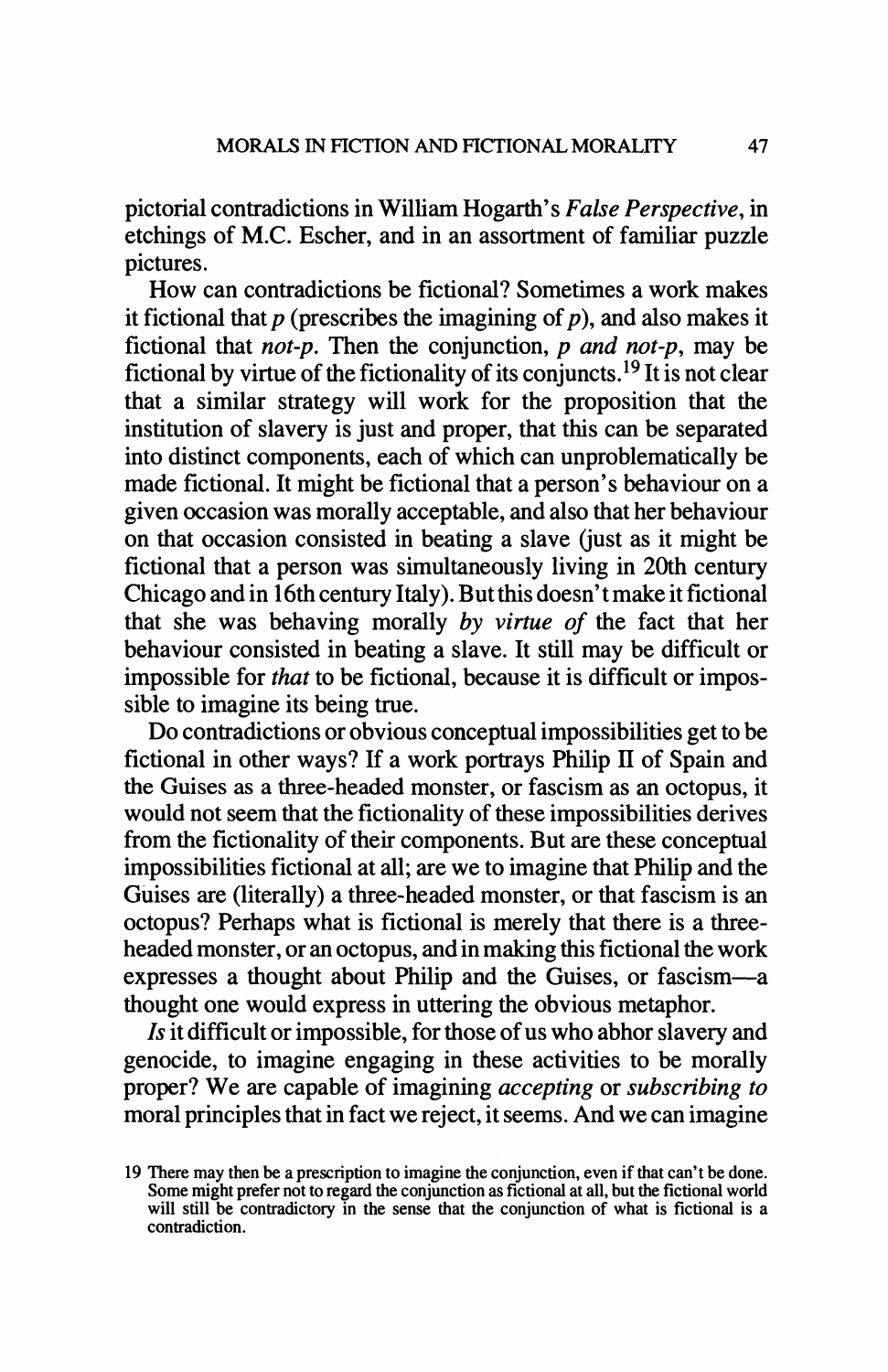experiencing the feelings—feelings of disgust, or approval—that **go with judging in ways we think mistaken. Most of us remember holding moral views we have since come to renounce. We know what it is like to subscribe to them, and we can still imagine doing so. A person who has undergone a conversion from one moral perspective to another may not want to put herself in her previous shoes; she may find it painful even to imagine thinking and feeling in the ways she previously did. She may be unable to bring herself to imagine this; it may require a 'great effort' in this sense, just as sticking pins into a photograph of a loved one does. But certainly she could imagine this if she wanted to; otherwise why would she dread doing so? Sometimes we are able to understand and empathize with people who hold moral views we have never held or even been seriously tempted by, and this empathy is likely to involve imagining subscribing to these moral views ourselves. An important function of literary works is to facilitate such empathy by presenting characters with various moral perspectives in a sympathetic light.** 

**But there are limits to our imaginative abilities. It is not clear that I can, in a full blooded manner, imagine accepting just any moral principle I am capable of articulating. I can't very well imagine subscribing to the principle that nutmeg is the summum bonum and that one's highest obligation is to maximize the quantity of nutmeg in the universe. (Some will put this by saying that I don't know what it would be like to hold this moral view.) I can entertain the supposition that I accept this principle, as one would in thinking about conditional propositions or in using reductio ad adsurdum arguments. But I have argued that fictionality involves a more substantial sense of imagining than this.20 I have no difficulty imagining finding the 'Knock Knock' joke related earlier funny. It is the sort of joke I once appreciated, and I know and empathize with people now who would appreciate it. But I have trouble with the nonjoke about the maple leaf. Perhaps with effort and ingenuity I could dream up a way of thinking about it in which it would strike one as funny. But there is a sense in which I can't now imagine**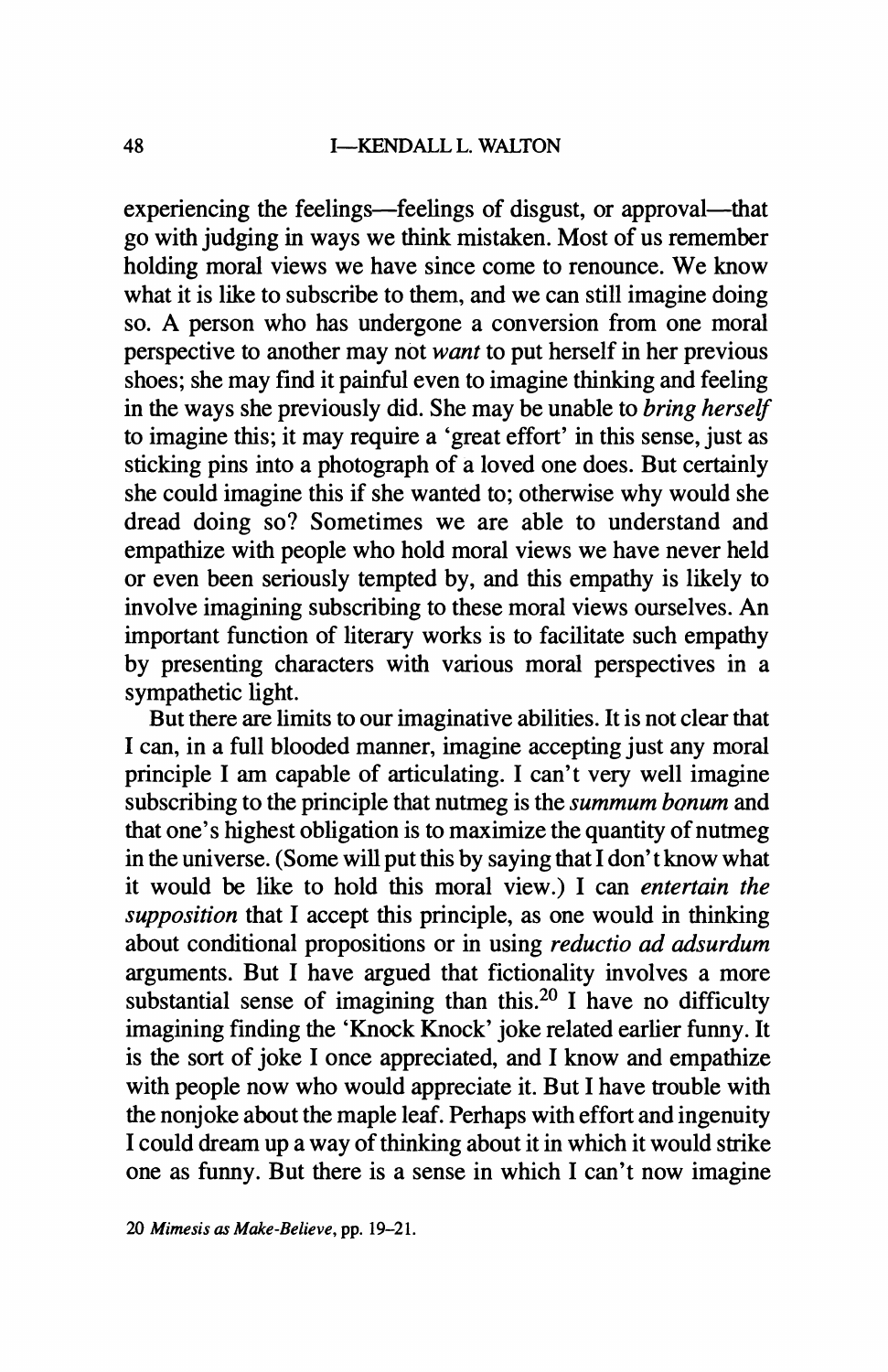**finding it funny. People who do laugh at it would mystify me in a way that people who laugh at the 'Knock Knock' joke do not.** 

**I know what it is to be amused. Can't I just put that notion together in imagination with the idea of the story about the maple leaf, and imagine being amused by the story? I am suggesting that full blooded imagining of this may require not just conjoining these two thoughts but imagining a way in which the story amuses me. (Compare: a person may be incapable of imagining an instance of justified true belief which is not an instance of knowledge-until having read the Gettier literature he learns how this can be so, how to imagine it. And he might know, on authority, that this is possible and still not be able to imagine it. A contemporary of Columbus may be unable to imagine travelling west and arriving in the east, until she thinks of the possibility that the earth is round.)** 

**We are still very far from the explanation we are after. For it is not only those propositions concerning morality or humour I have difficulty imagining accepting, that I am reluctant to recognize as fictional. I resist allowing it to be fictional that the 'Knock Knock' joke is funny, or that moral principles I can, apparently, imagine accepting are true.** 

**But can I imagine not only accepting or believing a moral principle which I actually disagree with and feeling appropriately -can I imagine being justified in accepting or believing it? Can I imagine its being true?21 A work in which it is fictional that genocide is morally permissible would be one that calls for imagining that genocide is morally permissible, not just imagining accepting this to be so. I find myself strangely tempted by the thought that although I might imagine the latter, I cannot imagine the former.22** 

**Alternatively, we might reconsider the idea that I can imagine believing, accepting as true, moral propositions I now reject. Maybe the attitude I imagine having, when I remember my earlier moral self or empathize with others, falls short of belief or acceptance. A** 

**21 Again, I am not committed to the propriety of this realist formulation.** 

**<sup>22</sup> Richard Moran raised this possibility in 'Art, Imagination, and Resistance'. Maybe it**  isn't quite as strange as it seems. It is arguable that I can imagine believing that Ortcutt is not identical with Ortcutt, or that water is not H<sub>2</sub>O, but that, knowing what I know, I **can't imagine either of these propositions being true.**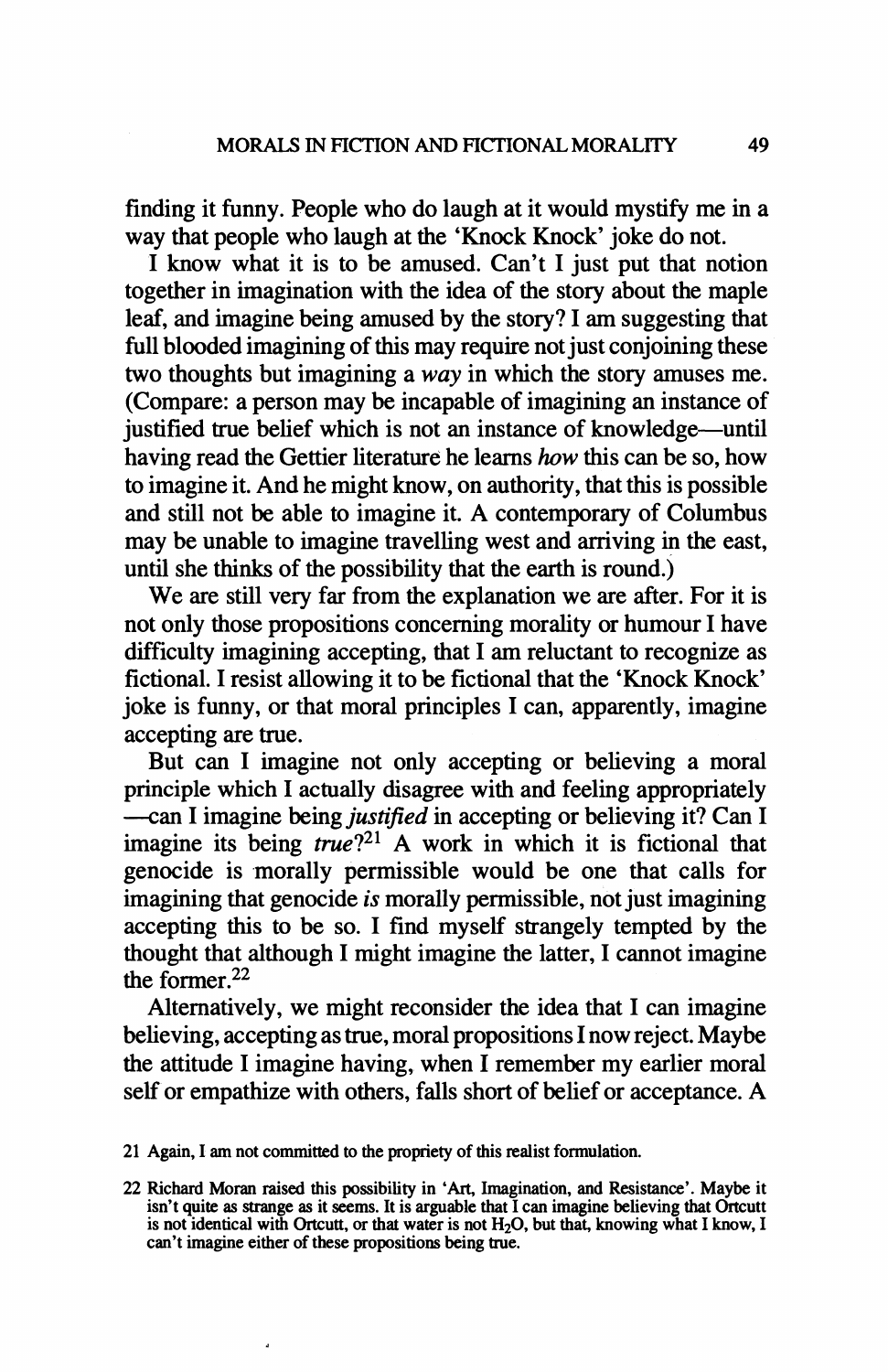**sensitive portrayal of the Mafia or of colonial plantation owners might enable me to imagine desiring and feeling in many respects as they do. And I can imagine being amused by the Knock Knock joke. (This already distinguishes it from the maple leaf story.) But (first order) desires and feelings don't constitute moral commitments, and being amused does not itself amount to understanding the joke to be funny. On some accounts one needs to take a certain attitude toward one's desires or feelings or amusement, to endorse or desire them or regard them as proper or appropriate.23 Perhaps one must also take an attitude of endorsement toward the second order attitudes, or at least not take a negative attitude toward them. At some point in the series one may find oneself able to imagine refusing to endorse an attitude but unable to imagine endorsing it; maybe this happens when I in fact reject the moral principles in question or consider the joke not to be funny. This inability may be akin to my inability to imagine being amused by the tale of the maple leaf. And perhaps it amounts to an inability to imagine accepting a moral position that I actually reject.** 

**There are loose ends in this sketchy story, and insecure links. I don't know whether it can be made to work. And even if it were to succeed in establishing that people are, always or sometimes, unable to imagine, in a significant sense, accepting moral positions they reject, it may not be obvious how this explains our--or anyway my-reluctance to allow moral principles I disagree with to be fictional. The line of thought I have just outlined is worth pursuing, I believe, but I won't be too surprised if we find ourselves back on square one.** 

**Hume had no idea how many worms lived in the can he opened. I have left most of them dangling, but at least I have begun to count them. That, I hope, is progress.24** 

**<sup>23</sup> See for instance Harry Frankfurt, 'Freedom of the Will and the Concept of a Person', Journal of Philosophy, Vol. 68, No. 1, January 14 1971; Allan Gibbard, Wise Choices, Apt Feelings (Cambridge: Harvard University Press, 1990); and David Lewis, 'Dispositional Theories of Value', Proceedings of the Aristotelian Society, Supple-mentary Volume 63, 1989.** 

**<sup>24</sup> I am grateful for conversations with Allan Gibbard, Daniel Jacobson, Eileen John, Richard Moran, Peter Railton, Gideon Rosen, Alicyn Warren, and especially David Hills. A talk by Richard Moran at the meetings of the American Society for Aesthetics in 1992, 'Art, Imagination, and Resistance,' on which I commented, was also very helpful, in addition to renewing my interest in this topic.**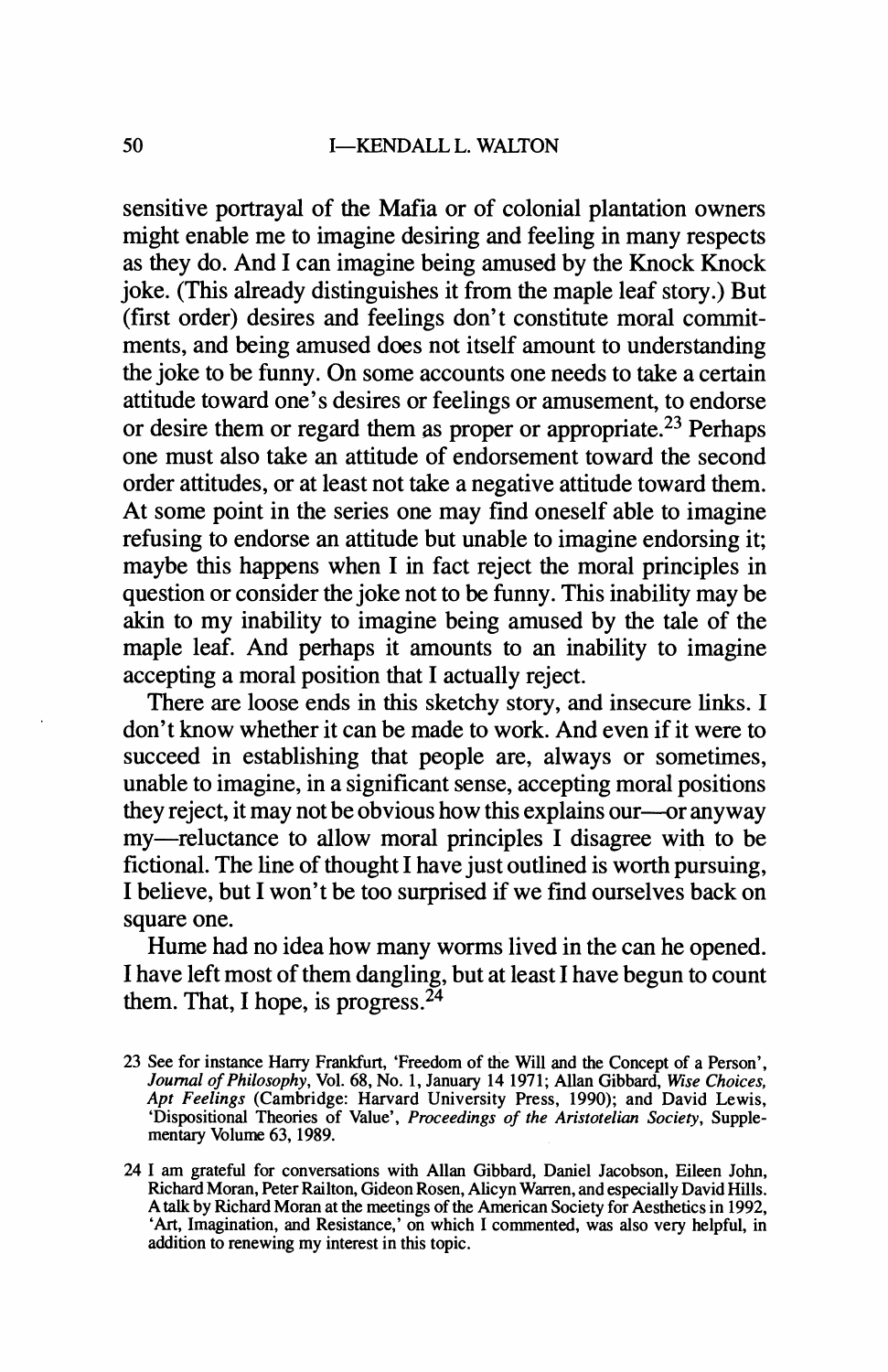# **MORALS IN FICTION AND FICTIONAL MORALITY**

## **Kendall Walton and Michael Tanner**

## **II- Michael Tanner**

**vendall Walton begins his contribution with a quotation from IN** Hume. I will begin with one from Nietzsche. It is, I think, **comparatively well known, but it bears repeating, especially in the context of this subject. Characteristically it is both unfair and**  extraordinarily acute. It occurs in the section of *Twilight of the Idols* **entitled 'Skirmishes of an Untimely Man,' and it is abruptly headed 'G. Eliot'. I will quote the first two paragraphs:** 

**They are rid of the Christian God and now believe all the more firmly that they must cling to Christian morality. That is an English consistency; we do not wish to hold it against little moralistic females a la Eliot. In England one must rehabilitate oneself after every little emancipation from theology by showing in a veritably awe-inspiring manner what a moral fanatic one is. That is the price they pay there.** 

**We others hold otherwise. When one gives up the Christian faith, one pulls the right to Christian morality out from under one's feet. This morality is by no means self-evident: this point has to be exhibited again and again, despite the English flatheads. Christianity is a whole view of things thought out together. By breaking one main concept out of it, the faith in God, one breaks the whole: nothing necessary remains in one's hands. Christianity presupposes that man does not know, cannot know what is good for him, what evil; he believes in God, who alone knows it. Christianity is a command; its origin is transcendent; it is beyond all criticism,**  all right to criticism; it has truth only if God is the truth—it stands **and falls with faith in God.l** 

**<sup>1</sup> Twilight of the Idols, Skirmishes of an Untimely Man, §5. Translated Walter Kaufmann (The Portable Nietzsche, pp. 515-516).**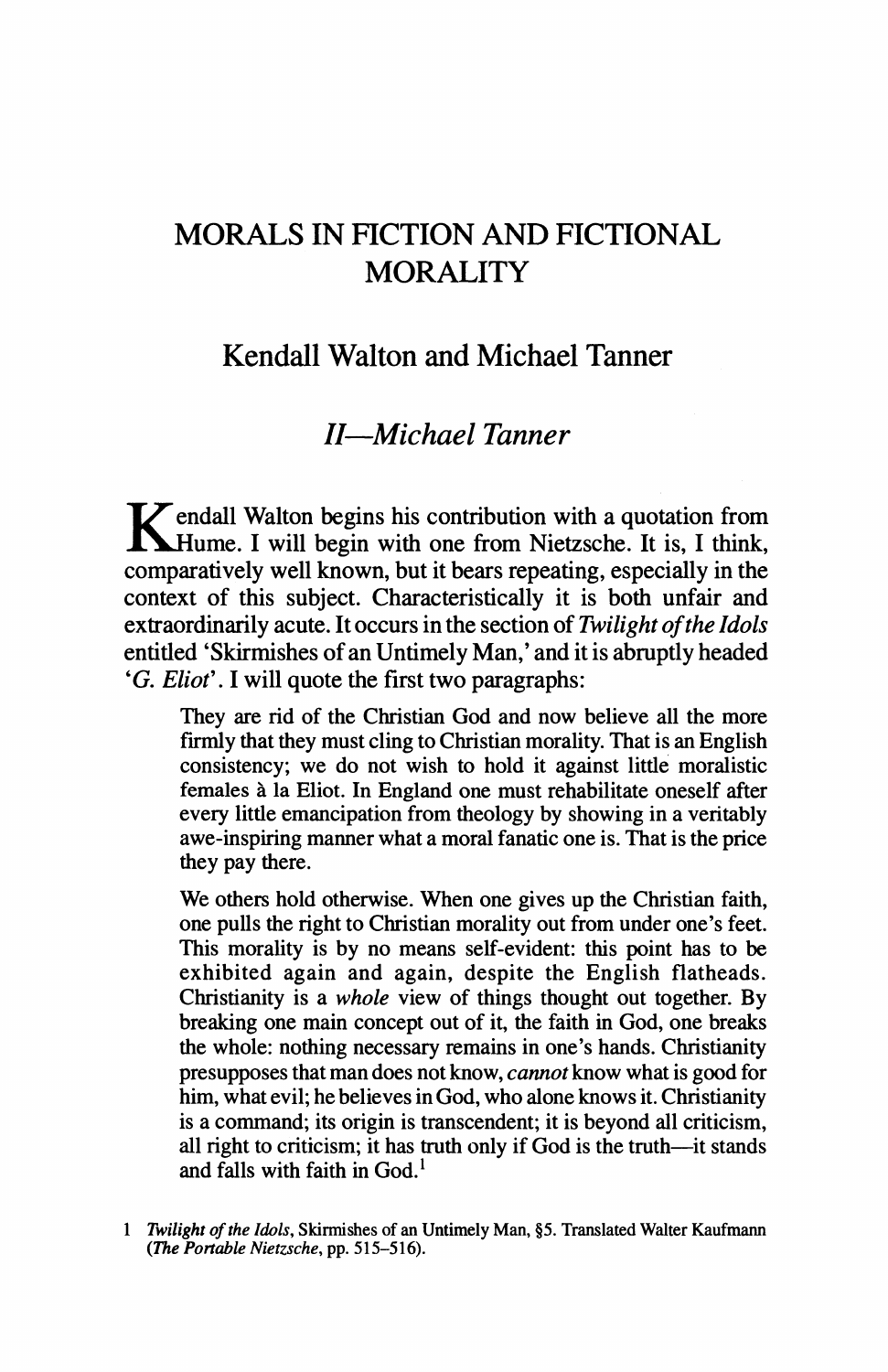#### **52 II-MICHAEL TANNER**

**Despite its ad feminam tone, I hope that the bearing of this passage on the subject of fictional morality, as Walton has chosen to present it, is clear. In any case, I shall return to it. Hume, and Walton following him, make a firm distinction between those elements in a fictional work that concern matters of fact, and those that can be seen to be propounding or endorsing a morality. Hume's view is that, in general, we are, or should be, tolerant of factual errors or (in Walton's expansion) even of at least certain logical impossibilities in a work of art; beliefs, for example, in fairies, dragons, time-travel. But we should not, or maybe cannot, tolerate 'ideas of morality and decency which we find repugnant'. Walton goes on to discuss, first, to what extent moral failings in a work inhibit our pleasure in it, and second, why, granted that they do, that should be so. I shall deal with issues that are mainly relevant to the latter question first, and then move onto some considerations that bear on the former.** 

#### **II**

**I detect in Walton's paper a strong tendency to think of 'us' as sharing a set of moral values which we have difficulty in imagining not holding, though of course we know that most people in most places have not held them. It is this that creates his basic problem, so far as he is concerned. Thus the opening sentence of his paper runs 'Works of art from previous ages or from other cultures may contain or embody ideas that we find strange or disagree with'. True, perhaps, but one must have a very strong sense of belonging to a homogeneous moral community to confine that strangeness to works from other cultures and ages. So far as interesting moral issues are concerned which bear on our appreciation of works of art (among other things), we are more likely to find our imaginations stretched, engaged, stimulated, outraged, or what not, by works which don't flatly contradict the most basic views that 'we', the morally correct majority, share. I feel that in only mentioning, at any point, slavery, genocide, killing female babies and disapproval of interracial marriage, Walton has made things in one respect easier, in another more difficult, for himself and us, for dealing with the grounds of our inability or unwillingness to imagine ourselves accepting repugnant moral views. It might have been better not to begin by**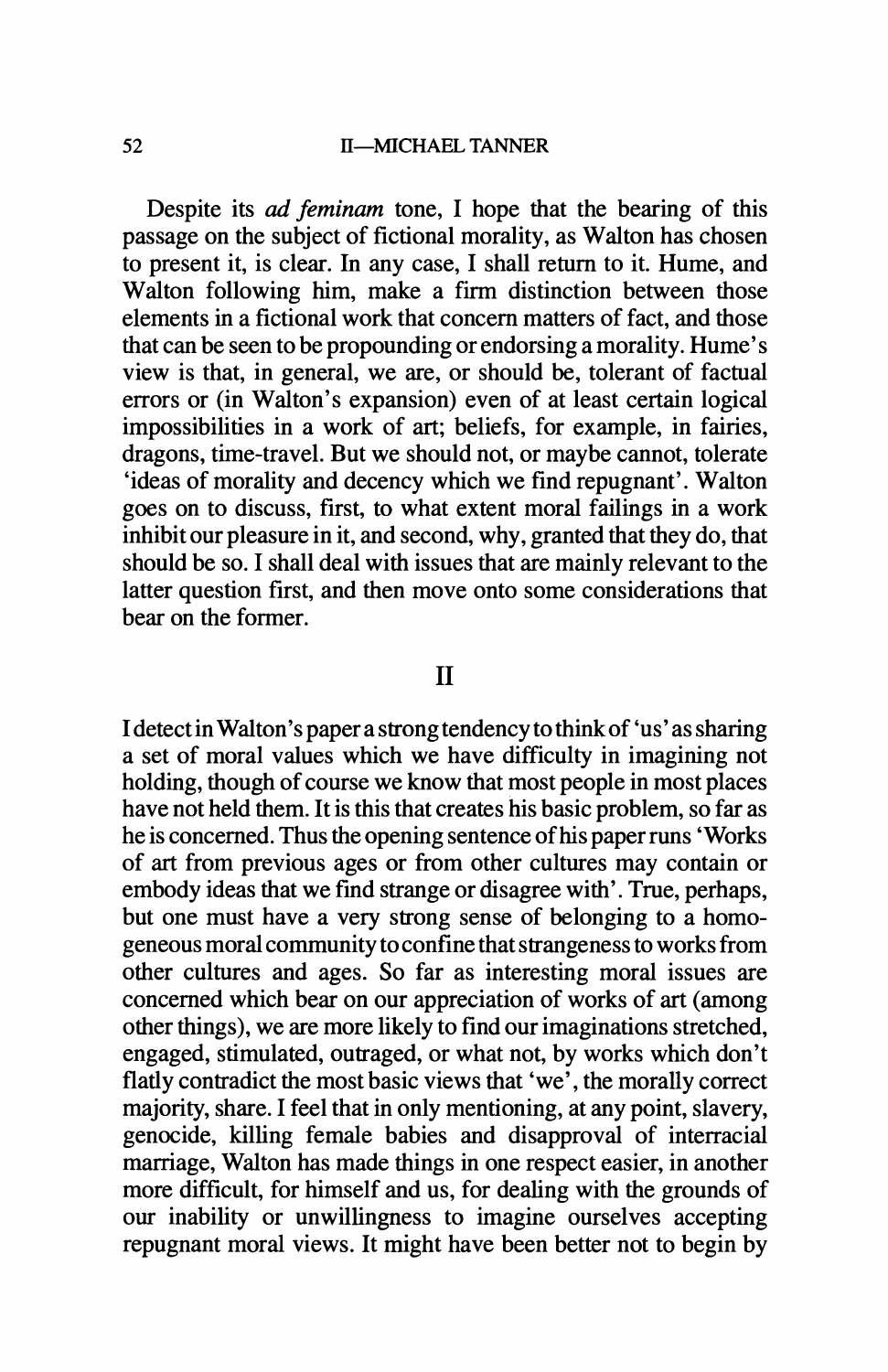**quoting from that canonical text of aesthetics, 'Of the Standard of Taste'.** 

## **II**

**Hume's position, in many obvious ways, was very different from ours. Hume took it that there was a set of civilised values which everyone whom one could take seriously, not regarding them as barbarians or monkish, hare-brained fanatics, shares. And this set of values concerned not only the most basic matters, the ones which Walton mentions passim (though there is room for speculation on what Hume would have thought about interracial marriages), but also the overall way in which educated, rational, polite and elegant gentlemen would conduct themselves. I take it that there are many issues that we-I shall be investigating 'we' shortly-are likely to be sharply divided about without our feeling that one side is thereby convicted of corrupt consciousness or a failure to qualify as members of the moral community. We, in other words, need to be perpetually braced for conflict about moral matters, though it would be surprising if it were about genocide or slavery, if the discussion were taking place in, say, a Joint Session in the United Kingdom; less surprising if it were among former Yugoslav philosophers, where the surprise would be rather that there was a Joint Session at all.** 

**Hume strikes me, in his moral attitudes, as being quaint; Walton of living in a time-warp. Walton writes as if we share a set of moral views in the way that we share, more or less, a view of what the world consists of, at least in respect of what philosophers used to refer to as medium-sized specimens of dry goods. So fiction -though Walton doesn't go so far as to mention a single titleeither expresses our moral views or else those that we find repugnant, to the point of being unwilling to imagine ourselves holding them. I use the term 'holding' to bypass the issue of moral realism, which seems to me quite irrelevant to the matter under discussion. And when Walton talks about 'the real world', as he does throughout his paper, he seems to be confident of what that is, and of course in some ways he is right to be. But in the ways that are relevant to his argument, he is not.**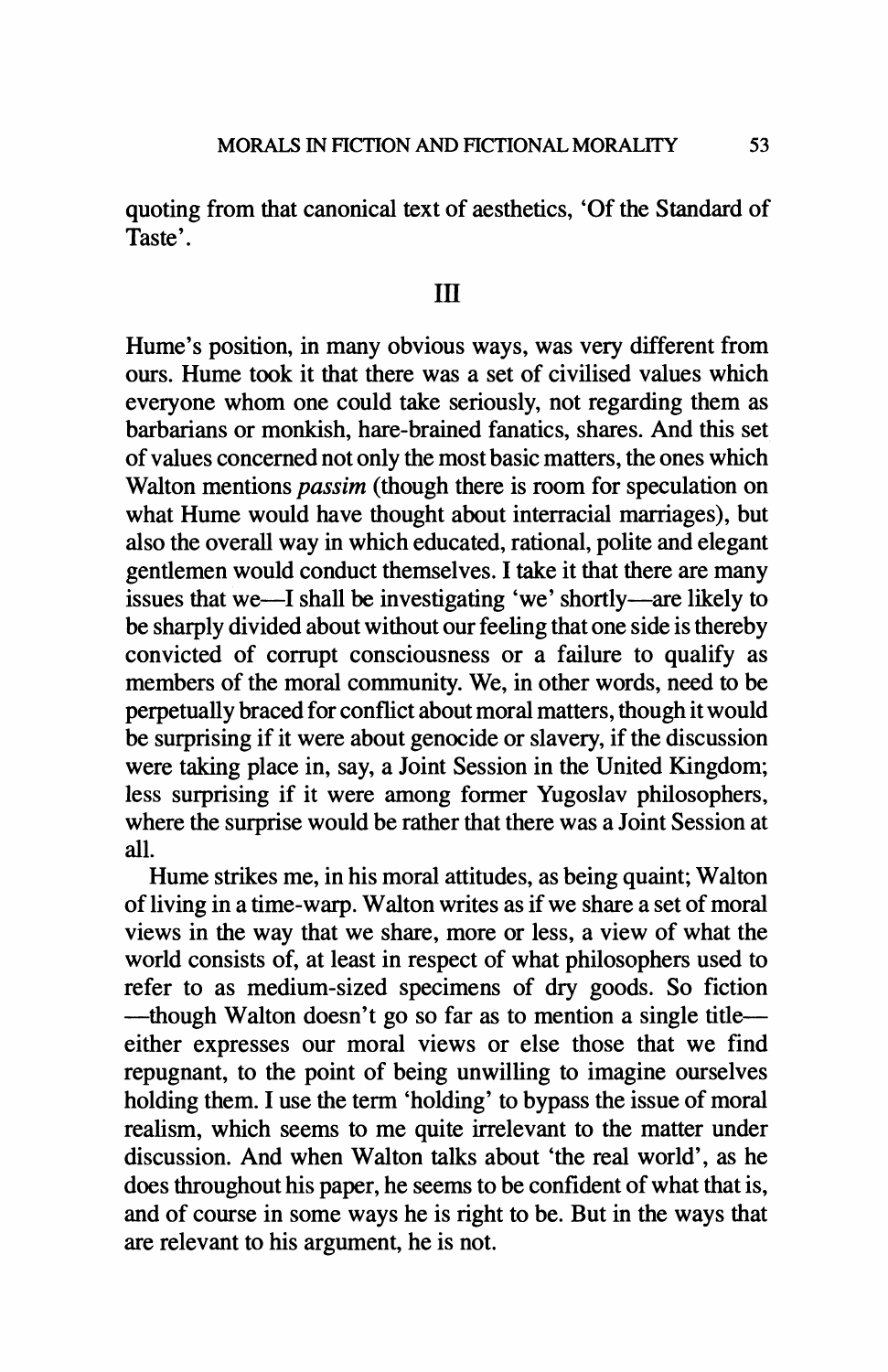**Morality concerns what has sometimes been called the human world, and there is a great deal of disagreement as to what that amounts to. Does the human world consist of free agents making choices for which they are to be held responsible, or are we automata? Is Freud right about the overdetermination of our actions by unconscious forces, or has psychoanalysis been a big mistake? Is there such a thing as a universal human nature, or are we products of the kind of social, political and economic circumstances in which we live? Are we to see ourselves as purely natural beings, part of a world which has evolved in one way or another, but not to be sharply separated from the rest of it? Or are we specially created beings, God having singled us out for glory or damnation to eternity, with this life as merely a testing-ground for that to come? And so on-there is still a wide assortment of Weltanschauungen to choose from.** 

#### **IV**

**What are 'our' answers to those questions? Fairly obviously, 'we' don't have one single set of answers, yet what our answers are determines what we take 'the real world' to consist of. It seems that when Walton talks of the real world as opposed to those fictional ones which harbour green slime and Martians he means roughly what one would perceive on an average day if one looked round one's room, took a stroll, got on an aeroplane, and so on, together with the kind of account that the natural sciences would provide of what that world consisted of. But fictions, in general, take that world for granted, sometimes adding to it, occasionally even subtracting from it (some of Beckett's later fiction).** 

**And yet, if we think of some of the great novelists, for instance Jane Austen, Stendhal, Dickens, George Eliot, Melville, Henry James, Dostoevsky, Tolstoy, Proust, Thomas Mann, how differently that world appears in each of them, though for most of them the constituents of the real world are in one sense the same. If one finds some of these authors appealing and others repellent, some convincing and others implausible, what is it that makes them different? Not, surely, the moral judgments, certainly not merely those, that they advance or imply. Nor their inventories of what is to be found in the world; at least that would be a misleading way**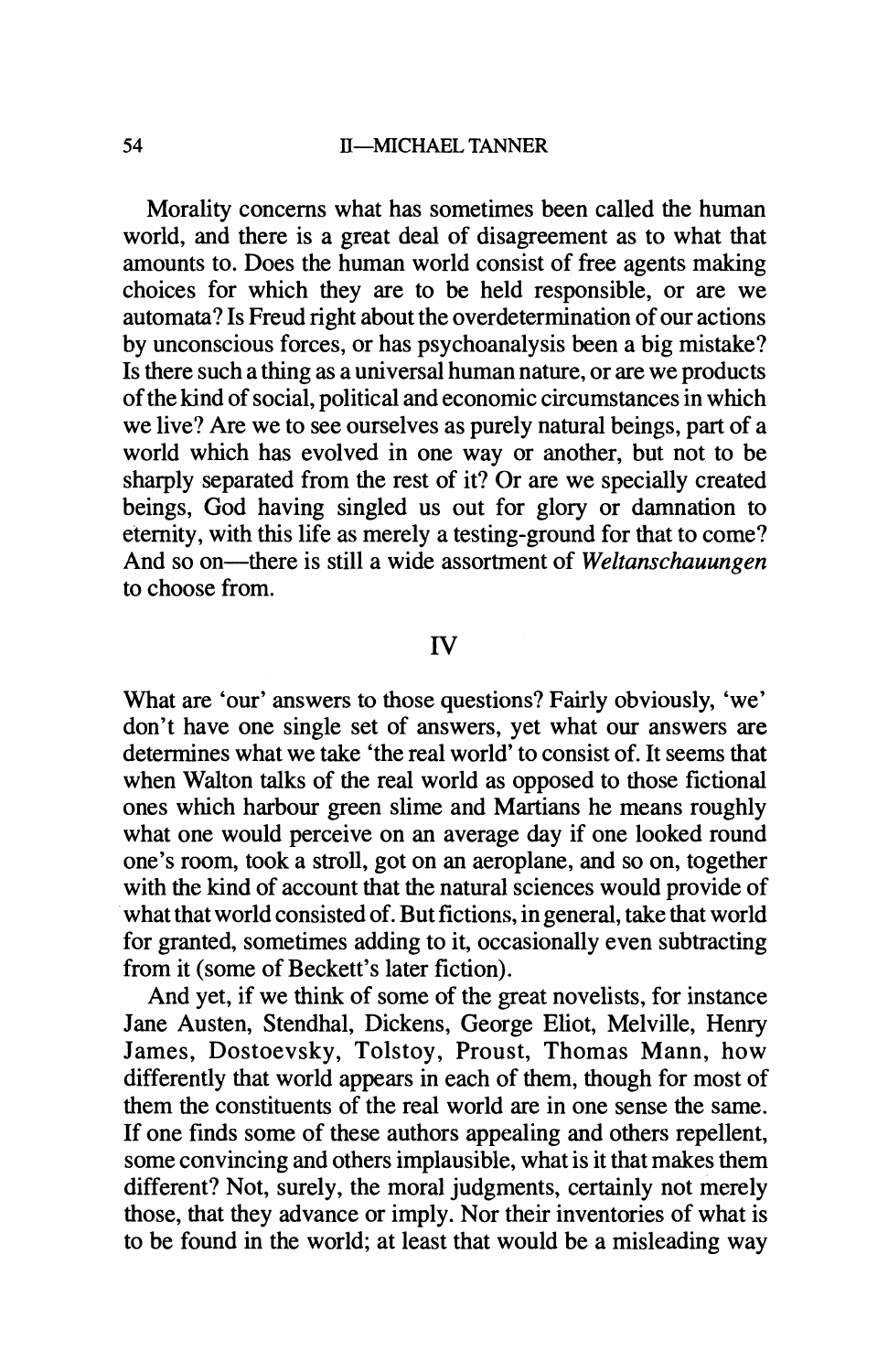**of putting it. They see what we may be inclined to call the same set of things in different ways.** 

**When I think of what a 'fictional world' is, as the title of this symposium leads me to, it is this kind of difference that I have in mind. Hume of course makes no reference to anything like this, yet when we brood on the morality of fiction with any degree of sophistication, surely that is what is most interesting. Of course if, like many people, I adore Jane Austen and abominate Dostoevsky, my reasons for doing so will be expressed partly in terms of the elements those authors select from what is certainly a capacious field. Even so, we do speak of their creating worlds, and itis easy to see why we should. Their concern, as usual with great novelists, is above all with how we should live, and they dwell on those aspects of the world which affect them most powerfully, seen in their sharply contrasting perspectives. In doing that they unquestionably concentrate on what they regard as permanent issues of attitude and conduct.** 

**So they choose settings, characters, situations which they can explore in order to clarify, even to discover, what their values are. Revulsion from them is likely most often, though not always, to take the form of objecting to the kind of thing that exercises their moral imaginations. Thus a characteristic form of hostility to Jane Austen is her extreme provinciality, the feeling that she should have realised that there are more momentous things in life than who gets married to whom in an English village, while the Napoleonic Wars are raging. A defence of her is most likely to take the line that she has created an adequate microcosm of what preoccupies people**  enduringly, whether or not there are wars close at hand—I put this **in brutally schematic form, clearly. But it is sufficient for me to establish that Hume and Walton would be wrong to say that we don't object to her selection of and concentration on natural qualities in her world, while finding her morality claustrophobic and banal. It seems, in fact, pointless if not impossible to make the distinction.** 

**V** 

**At this point I return to the opening quotation from Nietzsche. What he says of Christianity, that 'it is a system, a whole view of things', clearly applies to many other sets of views too. Whatever one's line on the fact-value distinction may be, including naturally the one that**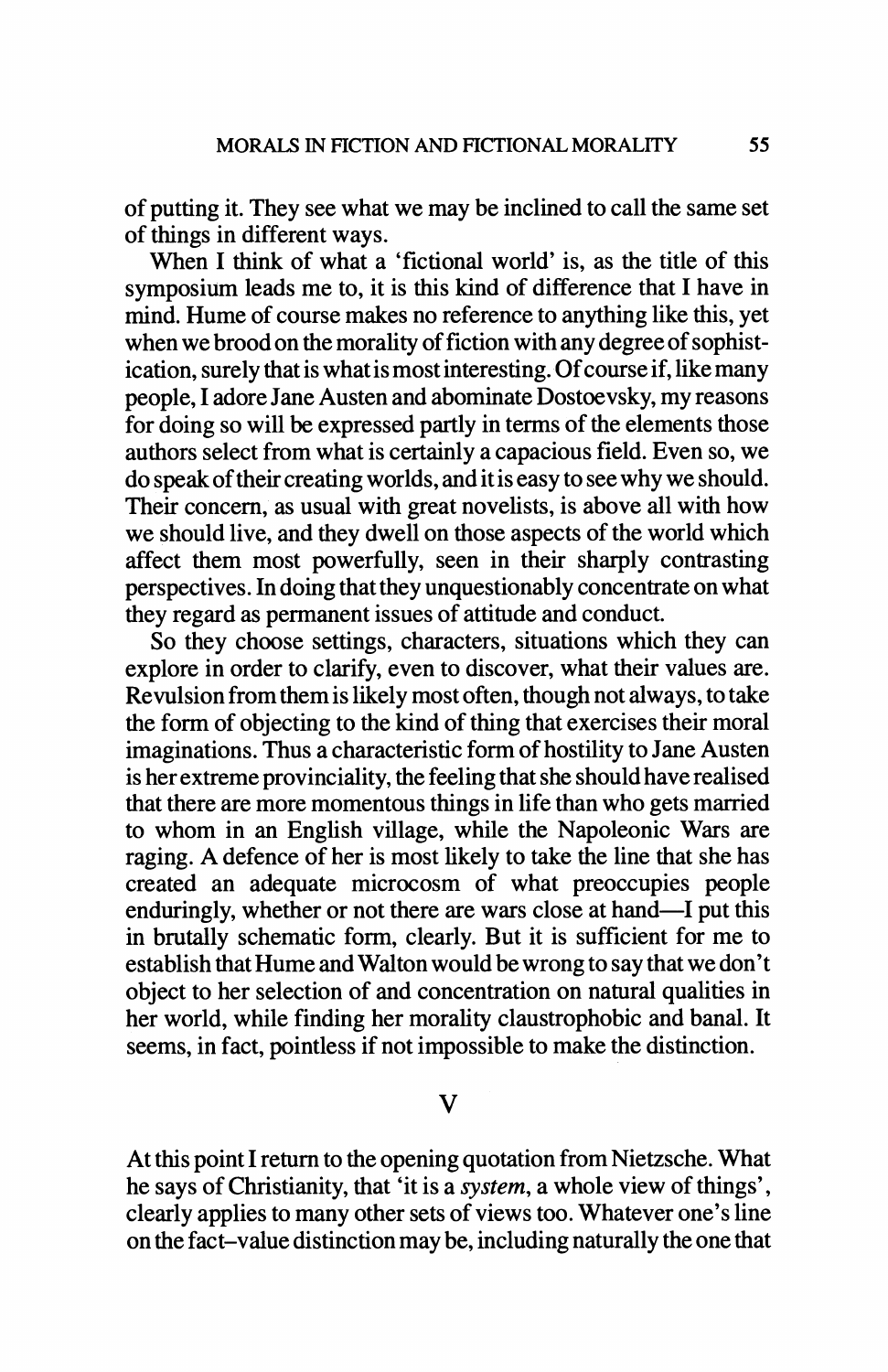**it doesn't exist, it would be absurd to think that facts were irrelevant to values. And that is not an absurdity of which Walton is guilty. Indeed, he stresses the supervenience of moral properties on 'natural' ones. Not only that, but, he writes, 'This [supervenience], I suggest, is what accounts (somehow) for the resistance to allowing it to be fictional that slavery and genocide are not evil'. I find this sentence puzzling, for two main reasons. The first is simply that whatever moral value we attach to something, we will take it that the value supervenes on the natural properties of the thing. The second is that I can't see how supervenience could provide the answer; Walton admits that it 'is still a mystery' what kind of determination or dependence is involved, but my problem is with seeing how, whatever kind it is, it would deal with the fundamental question of his paper.** 

**To return to the first reason: Those who practise slavery and genocide, no less than those who deplore them, think that their permissibility, or praiseworthiness, supervene on their natural properties, and might, if they were Waltonian philosophers, resist allowing it to be fictional that slavery and genocide are evil. They might, perhaps, characterise those practices differently, just as, in an aesthetic case, one man's vividness is another's garishness, one man's serenity another's tedium. But they might not, though of course they wouldn't simply say 'We approve of genocide', but produce an account of the inequality of races such that the finer ones are at the gravest risk of being calamitously adulterated by contact with the degenerate ones. That, as we know, is what the Nazis did. Like Christians, they had a whole view of things, and among other bizarre activities, they attempted to isolate in laboratories those elements in Jewish blood which resulted in their pernicious qualities, to get empirical backing for their attitude.** 

**One of the problems with taking genocide as an example to illustrate his general thesis is that Walton can count on our not taking seriously the whole world-view of which it was a part. Because the Nazi ideology was such an absurd rag-bag of bogus science and racial mysticism it is easy to discount that side of it altogether, and concentrate only on what its practical upshots were; which can give the impression that they weren't founded on any allegedly factual beliefs. And in a way they weren't. What came first was a loathing of the Jews, no doubt; what came in between**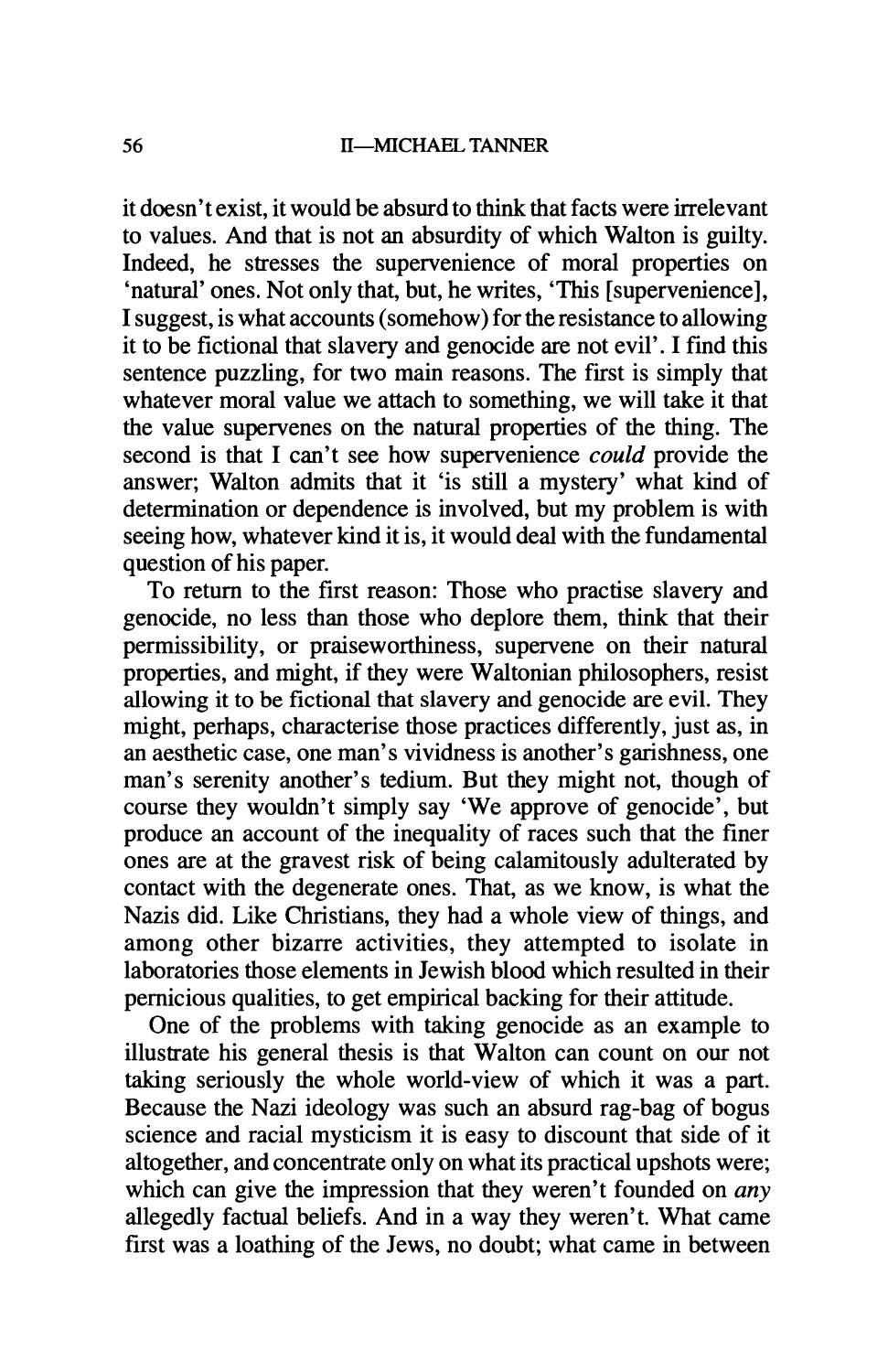**was a set of beliefs about what the Jews were like which was claimed to validate that loathing; and what came last was genocide. The real contact, one may feel, was between the loathing and the extermination. And no doubt very many moral attitudes precede the attempted establishment of the natural facts on which it is claimed that they are based. One of the most important questions we can ask about moral views is why someone holds them-something that tends to be concealed by the claimed autonomy of morality. Equally, the most devastating critique we can mount of moral views is not simply that they are so disgusting that no civilised person would even entertain them, but the undermining of the so-called factual beliefs on which they are based.** 

## **VI**

**But it is not as simple as I am making it sound. As I said about the great novelists, it is often impossible to separate the elements in a whole view of the world. Nazism again is not a good example, partly because of the uncouthness of its factual claims, partly because we have every right to think that they were manufactured for the most part in order to back up moral attitudes which had been arrived at first, which is a good reason for calling their total view irrational. Walton agrees with at least the first of these points. He**  writes 'I may not want to imagine that people of one race<sup>-</sup>are **genetically less capable in a certain respect than people of another. And I may object to a novel in which it is fictional that this is so, one that asks the reader to imagine this. My objection in this case is based on moral considerations, although the proposition I avoid imagining is not itself a moral one'. This is a rather odd way of putting it, though. We can't be as confident as we might like to be that the Creator of the world is as morally correct as we are. It may indeed be the case that people of one race are genetically less capable in a certain respect than people of another. It may be that we are not called on to imagine that, but to accept that it is true. Actually it would be rather odd if it weren't. Certainly the average height of the members of various races differs, which alone makes some 'genetically less capable' in certain respects than others are. There doesn't seem to be much point in objecting morally to what is 'naturally' the case.**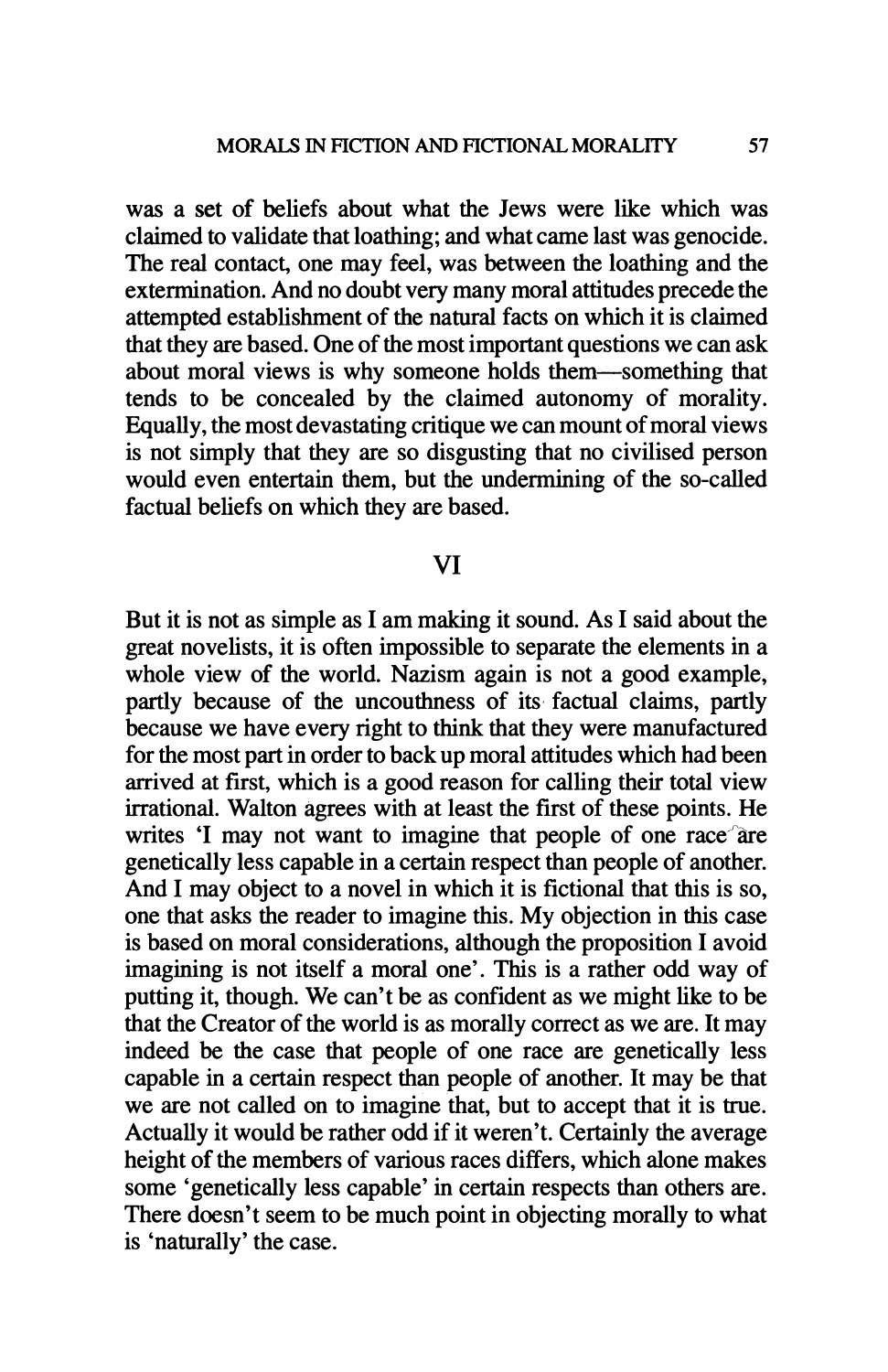## **VII**

**What we find with the great novelists (and some who aren't so great) is not so much assertions about genetic differences, though they can occur, as in some of the works of D. H. Lawrence, but rather depictions of the world which, if they compel us, do so by making us share their perspective, so that we find ourselves taking up moral positions which may surprise or even shock us, but which seem inevitable once we have agreed to imagine life on their comprehensive terms. That, I take it, is the source of Plato's deepest anxieties about the power of art. If we were able to separate the elements in a work of art which are concerned with natural features of the world, and those which are moral recommendations, Plato would have had far less cause for worry, and his objections to art would not have haunted us down the millennia. Once again, I find Walton coming close to recognising this point, but only in the context of art which is too vulgar to be taken seriously. He envisages a picture of a mixed race couple walking arm in arm, and entitled 'Shame!' or 'Sin!' and comments 'The disgusting sentiment expressed in the title can be attributed to the artist who chose it, or possibly to an implied or apparent or fictional artist (a storytelling narrator), rather than taking it to establish the moral reality of the fictional world'. So far, so simple-and this seems to be a paradigm, for Walton, of the relationship between depiction and moral judgments in works of art. But in a footnote to this passage he writes 'Activities may be depicted in a glorified manner indicating the artist's approval, her belief that it is fictional that they are admirable, and her approval of similar behaviour in the real world. (Compare social realistic styles of depiction.)'.** 

**The rub comes in the parenthesis. We all know the kind of picture that Walton is referring to, of stem muscular men with jutting jaws leading the way to the fascist, or socialist, future, while flaxenhaired women stay at home smilingly looking after their healthy and happy children. But that is only a particularly crass way of proceeding, not different in kind from that which art at its most effective and sophisticated adopts all the time. The contrast between 'Our Heroes defend the Motherland against the Fascist Invader' and Michelangelo's Last Judgment, or Raphael's Sistine Madonna, is only one of degree, though it remains prodigious.**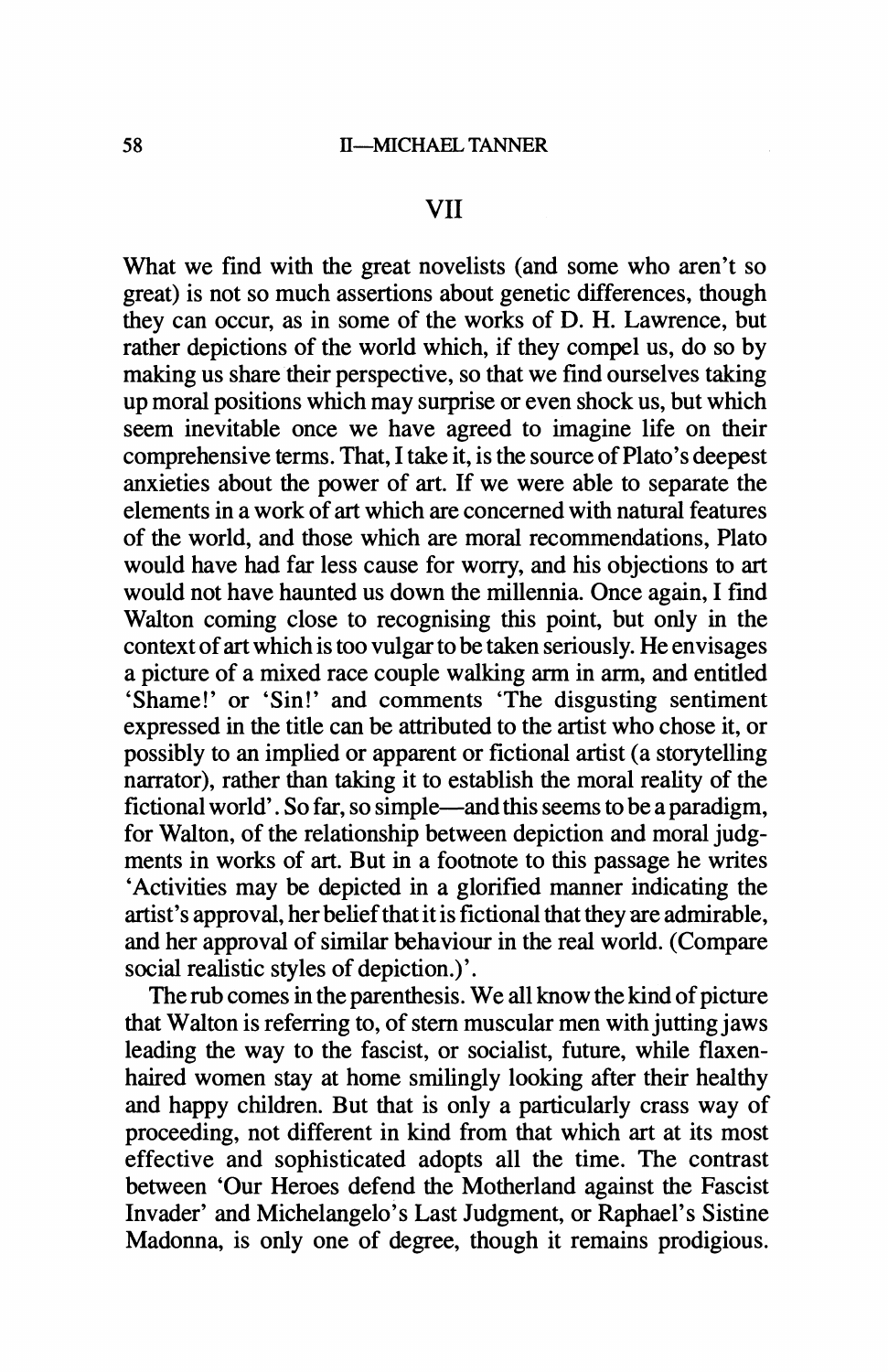**Social realistic styles of depiction, whether in painting or in the novels of, say, Sholokhov, are not to be differentiated from those of other styles which we find more congenial because the latter are not trying to affect our attitudes. One might say, since the level is at this point elementary, that all art is propaganda. In the case of Fascist or Soviet art, both the message and the means by which it is transmitted are, for us, satisfyingly gross; it is a matter for speculation, but not here, of whether, had the Third Reich had a longer run for its money, any artists of stature would have appeared, who would have been equally dedicated to the cause, but subtler and more lastingly successful in their embodiment of it.** 

#### **VIII**

**Which brings me back to Christianity. The world, as traditionally conceived by Christians, is for me without doubt a fictional one, ruled over by a God in whom I don't believe-so much, so far as I'm concerned, for Walton's ubiquitous 'we'. And, as I quoted Nietzsche saying, 'By breaking one main concept out of it, the faith in God, one breaks the whole'. And yet very much of the art to which I am most passionately attached is clearly Christian in its inspiration, its vision and its message. For most people in my position-hardly an unusual one-it tends to be the case that they find at least large areas of Christian morality more acceptable than the cosmology which supports them: that is Nietzsche's point. He, too, is stressing the supervenience of moral judgments on factual ones, and expressing his outrage that his contemporaries overlook that relationship. His complaint is evidently as relevant now as it was a century ago. For he continues, immediately after what I quoted at the start of this paper, by writing 'When the English actually believe that they know "intuitively" what is good and evil, when they therefore suppose that they no longer require Christianity as the guarantee of morality, we merely witness the effects of the Christian value judgement and an expression of the strength and depth of this dominion; such that the origin of English morality has been forgotten, such that the very conditional nature of its right to existence is no longer felt. For the English, morality is not yet a problem'.**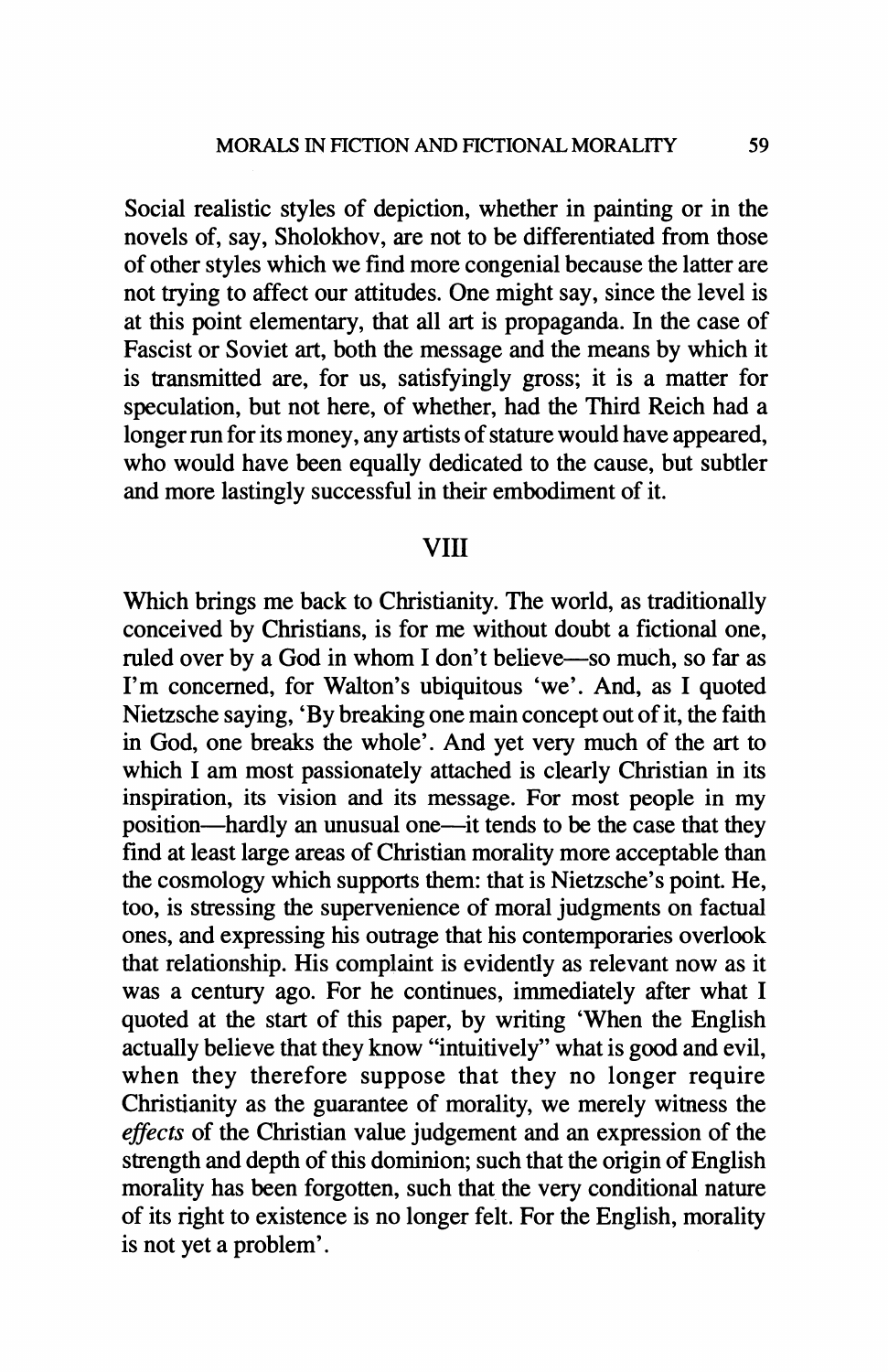**Overlooking Nietzsche's exclusive stress on the English, when many other nations seem equally culpable, we can share, I think, his bewilderment at the complacency with which people hold to moral views which then, as now, they credit their 'intuitions'**  with—those dubious items which are strangely the last thing that **contemporary philosophers are interested in investigating the status of. To explore this theme further would take me too far from the subject of this discussion. All I will add to what I have said already is that either all moral judgments are supervenient on factual ones, which is a kind of naturalism with a long and distinguished history; or else some are not, but are taken to be the basis upon which factual statements give rise to all other moral judgments. That view too has a parallel history; and the dispute remains very much where it has been for a long time. Genocide and slavery are taken by most people, I suspect, to be unarguably disgusting; in which case to say that they are evil is really to do no more than to specify, in part, the boundaries within which one is prepared to argue about moral issues. They are not so much activities upon which evil supervenes, as part of the definition of evil.** 

#### **IX**

**Our relationship to art is not, I have suggested, the same as Hume's, partly because so many moral questions have entered, or re-entered, the area of contention since he wrote. We concentrate obsessively on the moral certainties we do have, because there are so many that we lack. The ones we have are, in the largest part, what remains of our Christian inheritance. The ones we lack are those where we feel freed from it, but wonder what to put in its place. Christianity supplied its adherents with ideals, or really only one: to go to heaven. Since no-one is foolish enough to retain that ideal without the whole Christian package, we turn to works of the imagination with a zest or desperation previously unknown, to see what might be on offer instead. The variety is quite impressive, but for the restless seeker after happiness that is part of the trouble: it is in the nature of ideals, where one can expect their realisation to provide one with repose and fulfilment, that they are exclusive in their demands. But if they lack the alarming backing which the Christian ideal possessed, they also lack its coercive force, so it is tempting**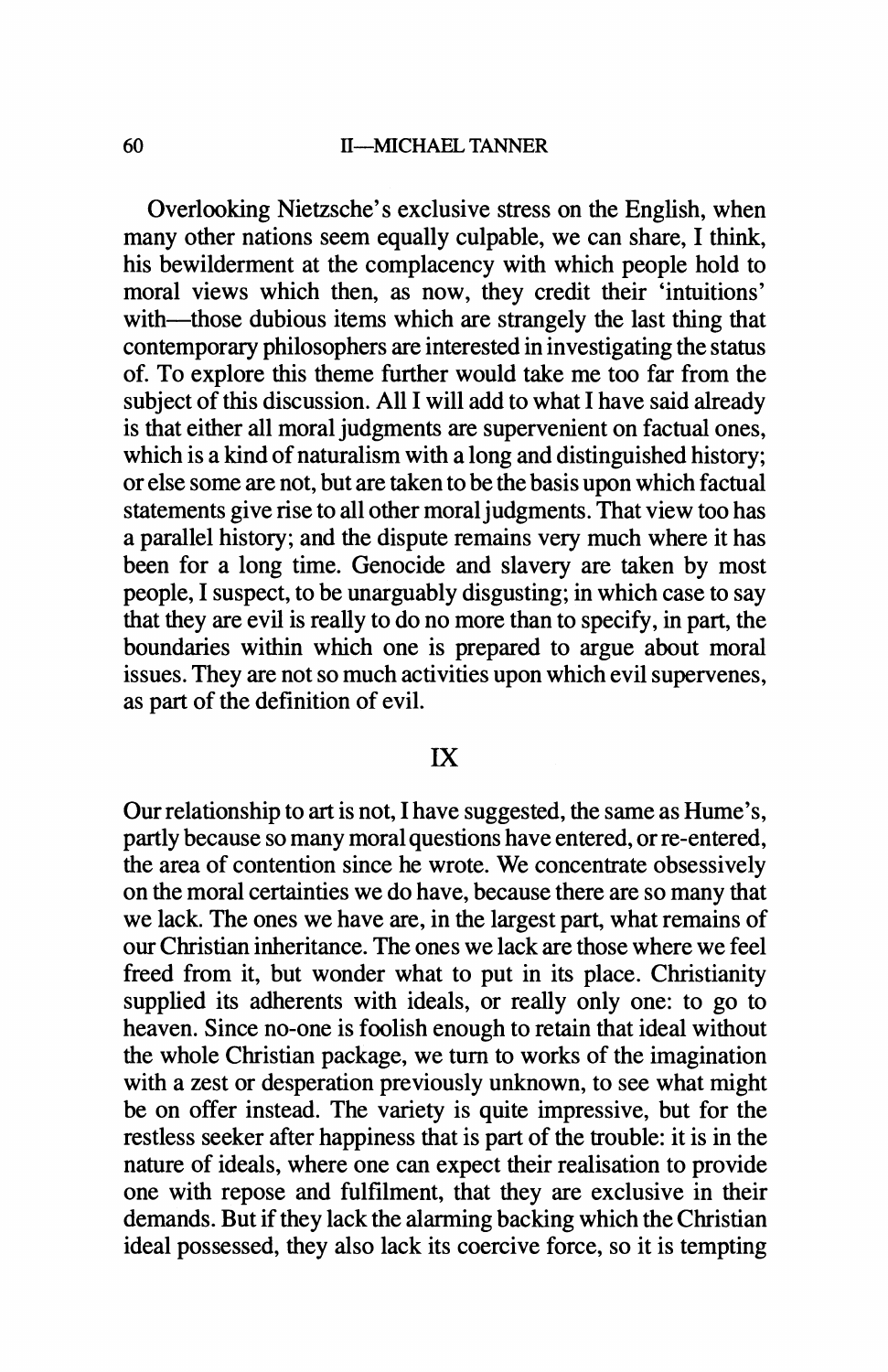**to shop around, giving them conditional allegiance. But to give conditional allegiance to an ideal which has claims to endow one's life with meaning is to come close to paradox.** 

**That may seem questionable. Why, someone might ask, should I not try an ideal to see whether it works, and if it doesn't, discard it and try another one? The succinct answer is that, if one proceeds in that way, one is operating according to a standard which one applies from outside, and I take it as being criterial of an ideal that it dictates standards from within. Ideals demand commitment, and that in turn demands that one doesn't keep one eye on some external measure. If one does, that only shows that it is something else which is truly one's ideal-happiness, say, as a state which has form without content. The form is of the kind 'I want to go on living like this', but this remains abstract, though that fact may be disguised by calling it happiness, since we think we recognise that state when we encounter it. In one way, of course, we do. But happiness which is experienced outside the context provided by a specific ideal is subject to fear, the fear of its cessation. That is one reason for the suspicion with which it is often regarded, particularly as an end in itself. Happiness can't sensibly be one's ideal, though an ideal which results in happiness, even an ideal pursued with the aim of being happy, can.** 

## **X**

**What bearing do these very general reflections have on our experience of fiction, and in particular on the relationship between fiction and morality? What bearing, especially, do they have now, since as I have indicated I think that the question must be historicised, to take account of the radical difference in our relationship to art as opposed to that of our ancestors, who at least officially shared a world-view and hence an ideal to which it led? A passage from Peter Strawson's paper 'Social Morality and Individual Ideal' provides a good context for thought about this. He writes:** 

**As for the ways of life that may... present themselves at different times as each uniquely satisfactory, there can be no doubt about their variety and opposition. The ideas of self-obliterating devotion to duty or to the service of others; of personal honour and magnanimity; of asceticism, contemplation, retreat; of action, dominance and power; of the cultivation of 'an exquisite sense of**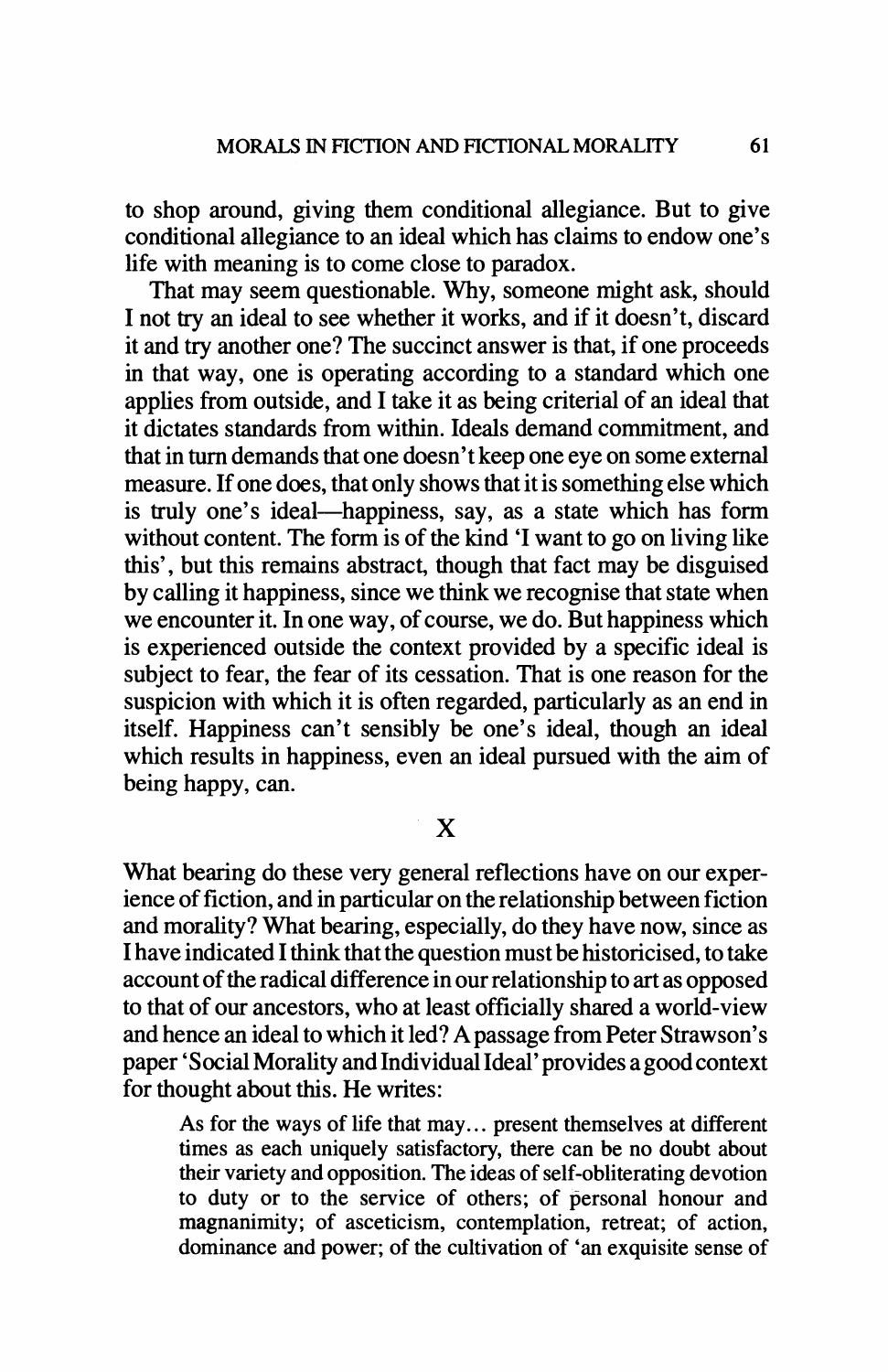**the luxurious'; of simple human solidarity and cooperative endeavour; of a refined complexity of social existence; of a constantly maintained and renewed sense of affinity with natural things-any of these ideas, and a great many others too, may form the core and substance of a personal ideal. At some times such a picture may present itself as merely appealing or attractive; at others it may offer itself in a stronger light, as, perhaps, an image of the only sane or non-ignoble human reaction to the scene in which we find ourselves.2** 

**It doesn't take much effort to assign names of works of art and of artists to any of these often conflicting ideals. Nor, for that matter, is it hard to think of philosophers, prophets, and assorted other non-artists who have espoused them. For some purposes the distinction between art and non-art here may not be important; for others it clearly is. Whether one is more likely to be captivated by a philosopher or a novelist is a matter of temperament. Both may be said, under some circumstances, to create fictional worlds which we then, if we are sufficiently impressed by them, elevate to the realm of truth. One may read Spinoza, at first, as presenting a fictional world which has an obscure fascination; by the time one gets to Book V of the Ethics one may have undergone a conversion, and embark on an existence of, to use the Strawsonian description which is most apt, 'asceticism, contemplation, retreat'. Equally one might steep oneself in what is known as 'late James', and cultivate, again in Strawson's terms, 'a refined complexity of social existence'. In either case, beginning with a view of life which is remote from theirs, one might, thanks to the power they have to command our imaginations, gradually come to take up a series of different attitudes to phenomena with which one is familiar, as well as being introduced to others, and find that viewing the world from this new vantage point, or perspective, seems to give it more coherence, sense and therefore value.** 

## **XI**

**Both Spinoza and James, to stick for the time being with these two, are in an obvious sense moralists, though commentators on** 

**2 Freedom and Resentment (London, Methuen & Co. Ltd., 1974), p.26.**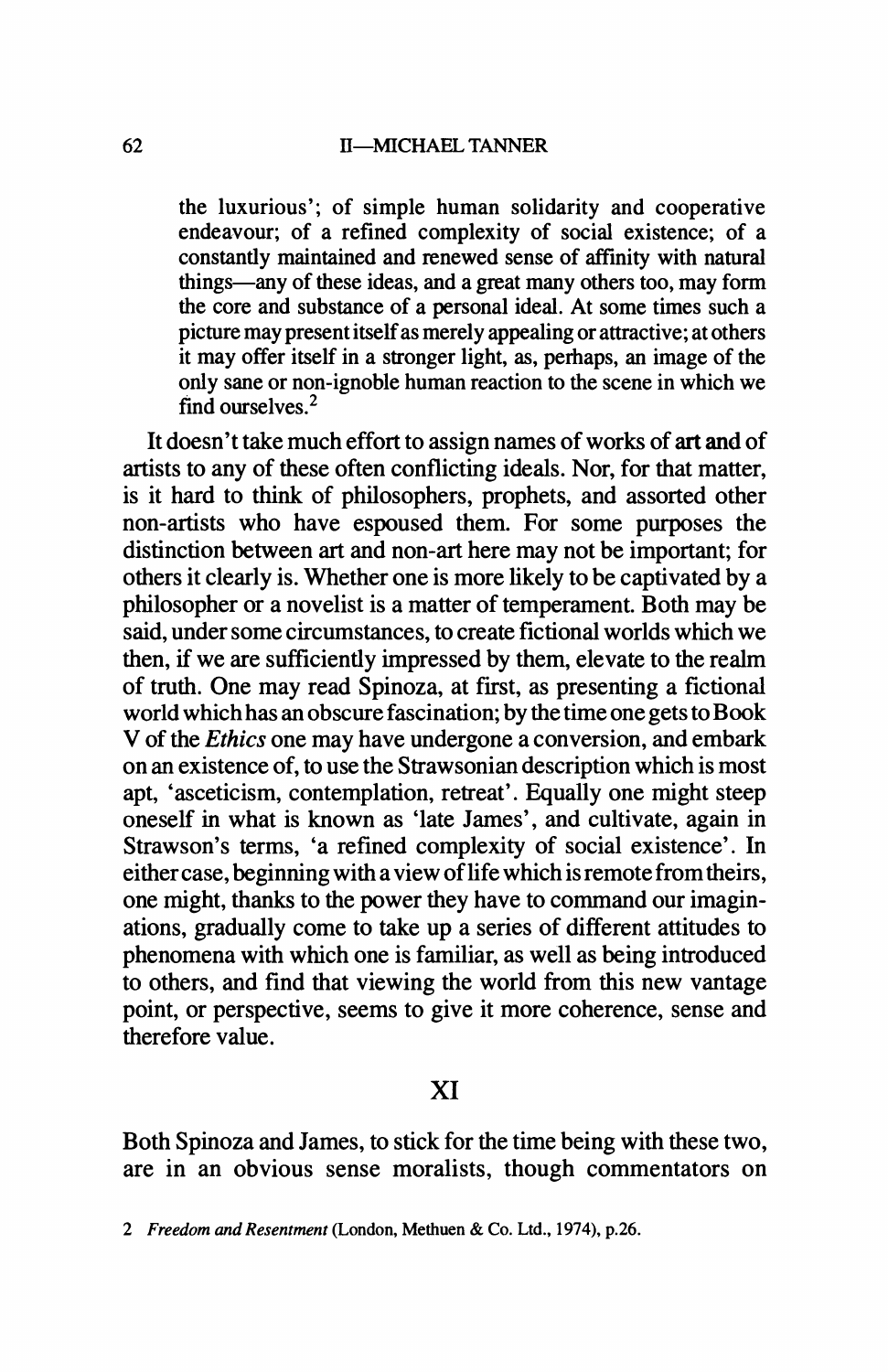**Spinoza's chief work surprisingly often seem to overlook its title. That is why they both give such elaborate accounts of the world as they see it. They take it that if we follow and agree with their presentations of life, we will find that we are resistlessly drawn into accepting their ideals. There is a famous passage in James's Preface to The Portrait ofa Lady where he writes 'There is, I think, no more nutritive or suggestive truth in this connexion than that of the perfect dependence of the "moral" sense of a work of art on the amount of felt life concerned in producing it. The question comes back thus, obviously, to the kind and degree of the artist's prime sensibility, which is the soil out of which his subject grows'. I take it that by 'prime sensibility' James is referring to the impression made on him by the world, which, if he is a major artist, or (to keep Spinoza in the picture) a powerful communicator, in his chosen medium, he transmits to his audience. If the view he purveys is sufficiently surprising, as both late James and Spinoza tend to be for almost everyone at first reading, the effect will be one of**  bafflement and disbelief. It may even be-it often is-one of **revulsion. But if one suffers that reaction, it has nothing to do with any Humean acceptance of manners and speculative errors, or repugnance towards ideas of morality and decency to be found in other ages and cultures. If anything, the more distant the culture represented, the less likely we are to read about it in any other than an anthropological spirit. Given the general view of life, and the circumstances in which it is endured, of, say, the Saga of the Volsungs, our reactions to the behaviour of the characters in it are certainly not those that we would experience to approximately similar behaviour on the part of people who inhabit 'the real world'.** 

## **XII**

**We are not, then, in any serious way challenged or offended in those cases where we can't make reasonably strong connections between a fictional world we encounter and our own. When we can't, it is unclear whether we have aesthetic or moral reactions of any significance. If it is to be the case that, as Walton puts it, 'the content we disagree with ruins our pleasure and we take it to be grounds for judging the work negatively', then the work must in the first place have engaged us to a fairly impressive extent. That is why, I think,**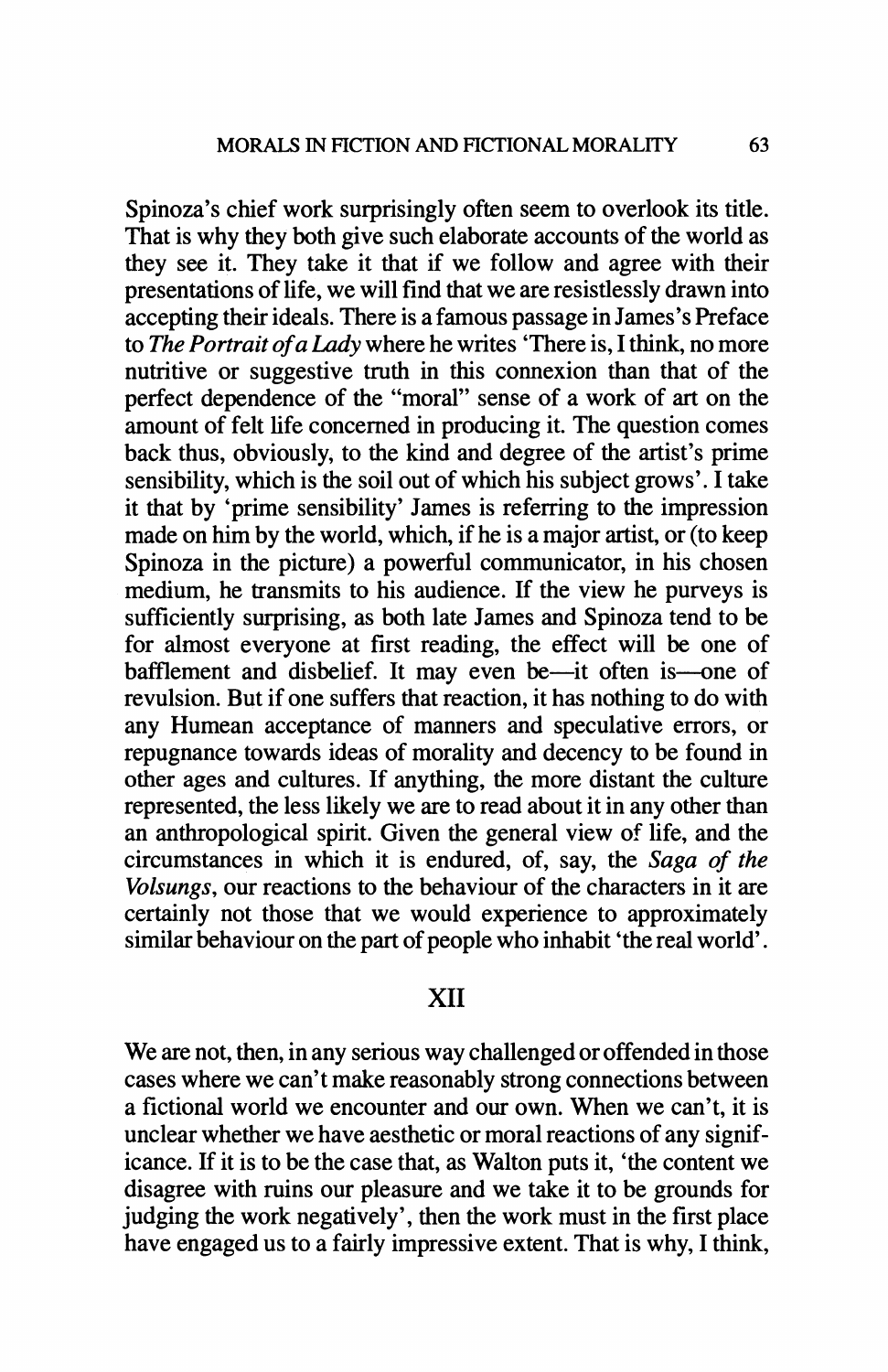**Triumph of the Will returns to haunt us. If we divide our responses to it into those that relate to its 'beauty' (I put inverted commas around the word because Walton always does), and those that concern its moral message, then we are landed with the problem of whether it is aesthetically meritorious but morally odious, or whether the degree of its moral repulsiveness is such that we declare that the film is not beautiful. That we find the problem a vexing one, as also in the case of Dante's Inferno if we are non-Christians, is an index of some kind of success on Riefenstahl's part. It isn't a difficulty we have with Der ewige Jude. Walton's view is that 'If the work's obnoxious message does not destroy its aesthetic value, it nevertheless makes it morally inaccessible. That must count as an aesthetic as well as a moral defect'. Those are his last words on Triumph of the Will. The idea seems to be that if it is morally pernicious, and to a degree that interferes fatally with its aesthetic value, then it can be simply written off.** 

**But surely there is some category in which it is successful, otherwise it would not have been the subject of such prolonged debate, which we may envisage continuing. Is there such a thing as a great bad work of art? Like Plato, we want to say No, on the grounds that the good and the beautiful are intimately connected. Unlike Plato, we don't have the confidence to approve only those works with whose morality we agree. So we allow works to be quite morally objectionable, but feel that we must draw the line somewhere. A work that is 'morally inaccessible' is thereby aesthetically defective, which I think in Walton's terms means not beautiful. But in the first place I have to insist that Triumph of the Will is, in many places, beautiful, as in the sequence of Hitler's 'plane emerging from the clouds and casting its shadow on the streets of old Nuremberg, and in some of the spectacular operations in the stadium, involving huge collections of marchers in intricate balletic movements. In the second place there are other categories than the beautiful by which it may be judged an extraordinary success. As to the first point, one of the ingenuities of the film is to intertwine or juxtapose images of old Germany, half-timbered and peaceful, with parades and speeches, so that one loses one's sense of what is continuity and what is contrast, and the undeniable charm of Nuremberg is interfused with something that is starkly opposed to it, but is postulated as somehow emerging from it. As to the second,**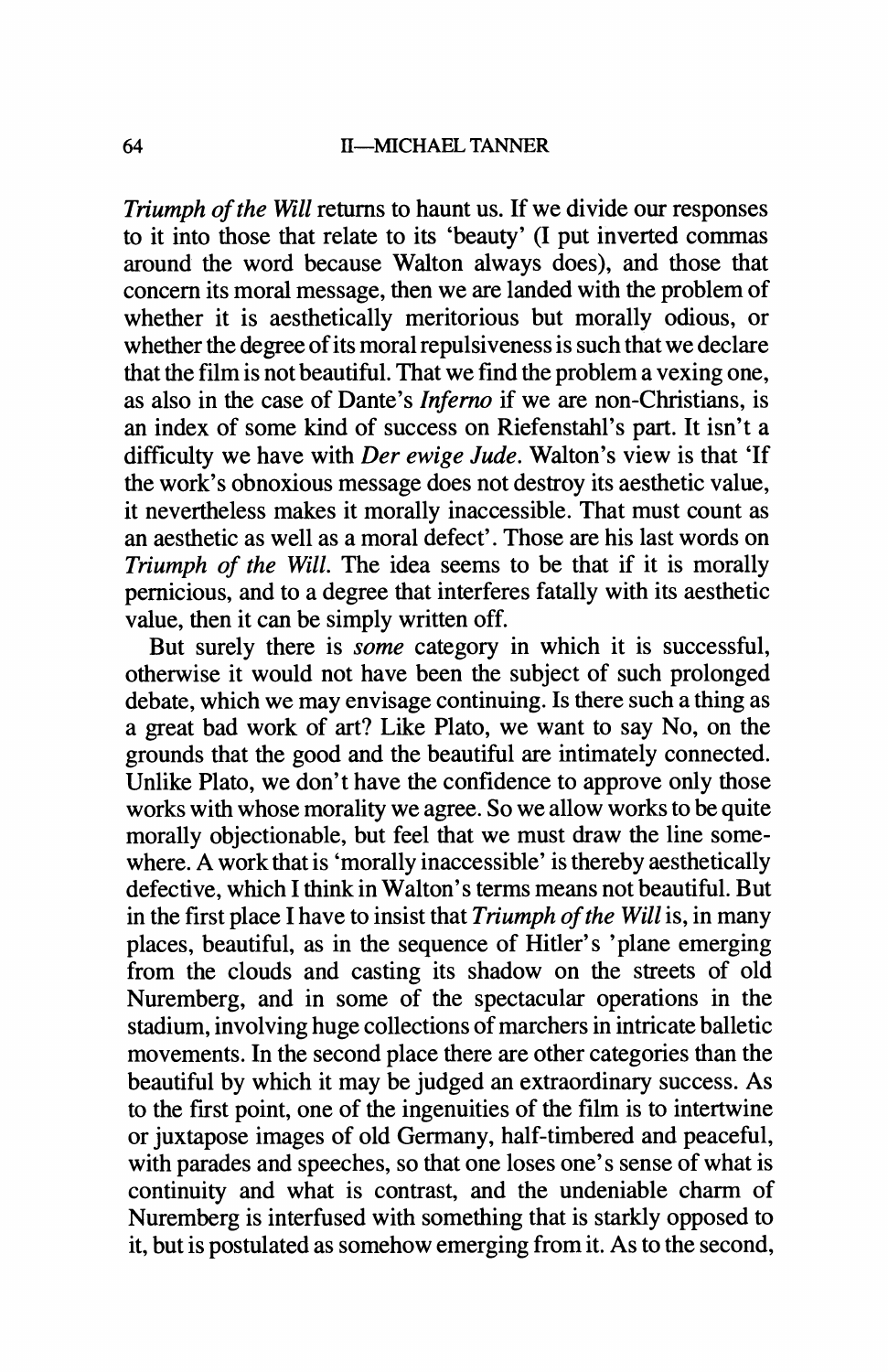**that is where one enters into the complex issue of the range of considerations which are relevant to assessing a work, especially one that straddles our usual categories to the extent that this film does. So this case is one which can't be dealt with summarily, and I shall leave discussion of it there, hoping nonetheless to have suggested that Walton's curt dismissal has an element of the disingenuous.** 

## **XIII**

**To return, finally, to those works which present us with a picture of life which challenges the view we (by which I mean 'any one of us', not the Waltonian 'all of us together') may initially have, but not in such a way as to incline us to outright or scornful rejection. It is they, surely, which preoccupy us most, leading us to enquire on many fronts. Perhaps most relevantly to this paper, the question arises as to the relationship between our imaginative absorption in them and what it would be actually to embrace the perspective on the world, and thus on how we should live, that they offer. We are the victims, often willing and eager ones, of two conflicting impulses. On the one hand there is the delight of expanding our imaginative lives by adopting one variety of what we think of as the aesthetic attitude, in which as appreciators of art we replicate Keats's 'negative capability', rejoicing in the lack of an identity which he deplored, but as a Romantic artist found it impossible to reject. On the other we are struck by, however much the details may alarm or amuse us, Tolstoy's late-found insistence that art should tell us the truth and that we should reject that which doesn't, which is bound to mean most of it-bound to, unless we are so committed to the first view that we end up regarding the adoption of ideals as something only to be undertaken in an imaginative mode. There is a central position, inherently unstable as they tend to be, which we find in the middle-period work of F. R. Leavis, where we judge art (specifically the novel) in terms of its possession of certain values, such as seriousness, maturity and depth, but allow that novels which manifest sharply different approaches to life may all possess them.** 

**This last position, unstable though it may be, is in many respects the most attractive, since it does commit us, if we take it with Leavisian wholeheartedness, to an intensity of response to art which**